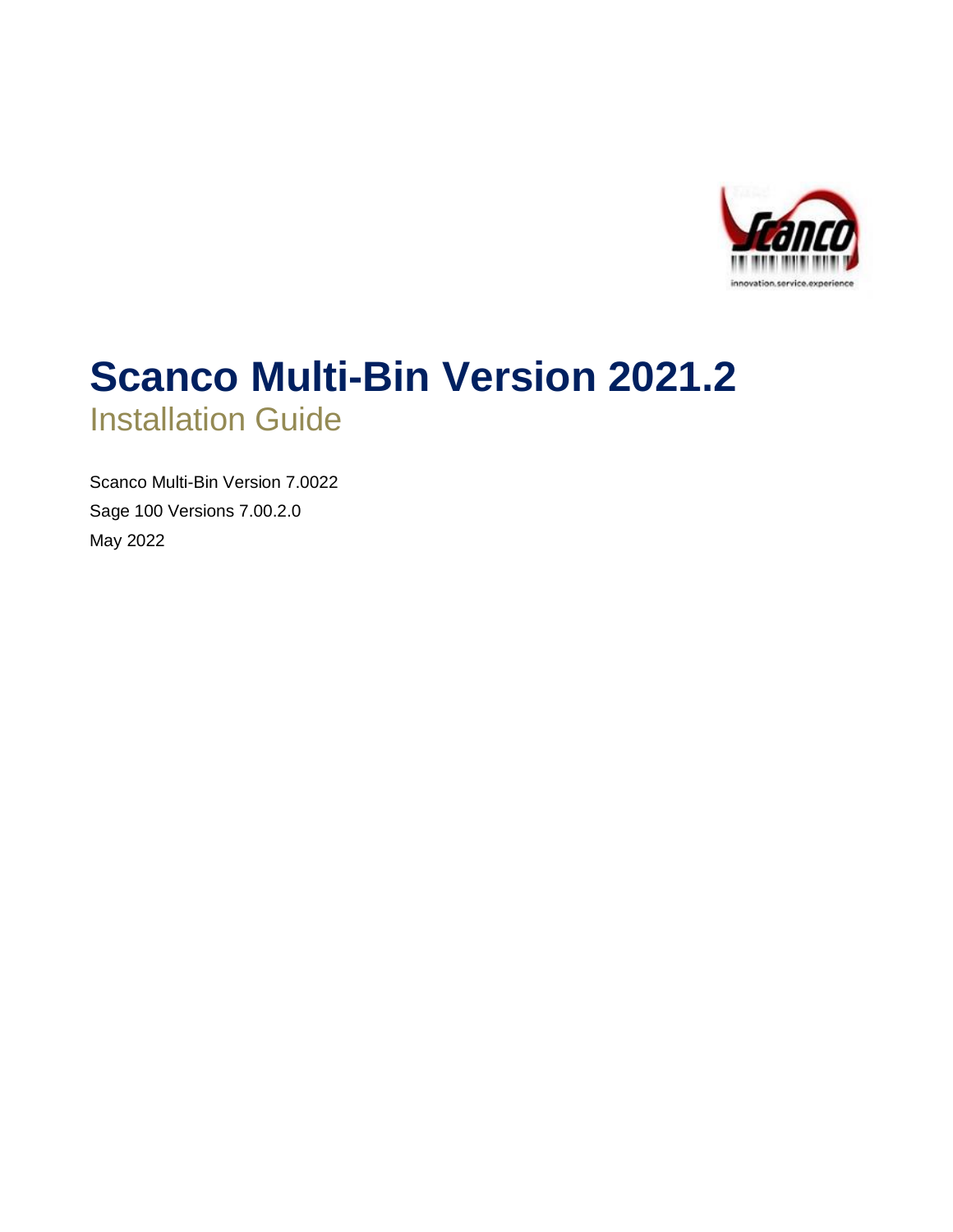*© Copyright 2021 All rights reserved. Scanco Multi-Bin is a trademark of Scanco Software, LLC. Sage, the Sage logos, and the Sage product and service names mentioned herein are registered trademarks or trademarks of Sage Software, Inc., or its affiliated entities. All other trademarks are the property of their respective owners. The contents herein are summary in nature and subject to change without notification from Scanco Software, LLC. Scanco Software, LLC, accepts no responsibility for inadvertent errors or omissions.* Scanco Software, LLC

1000 N Tamiami Trail Suite 201 Nokomis, FL 34275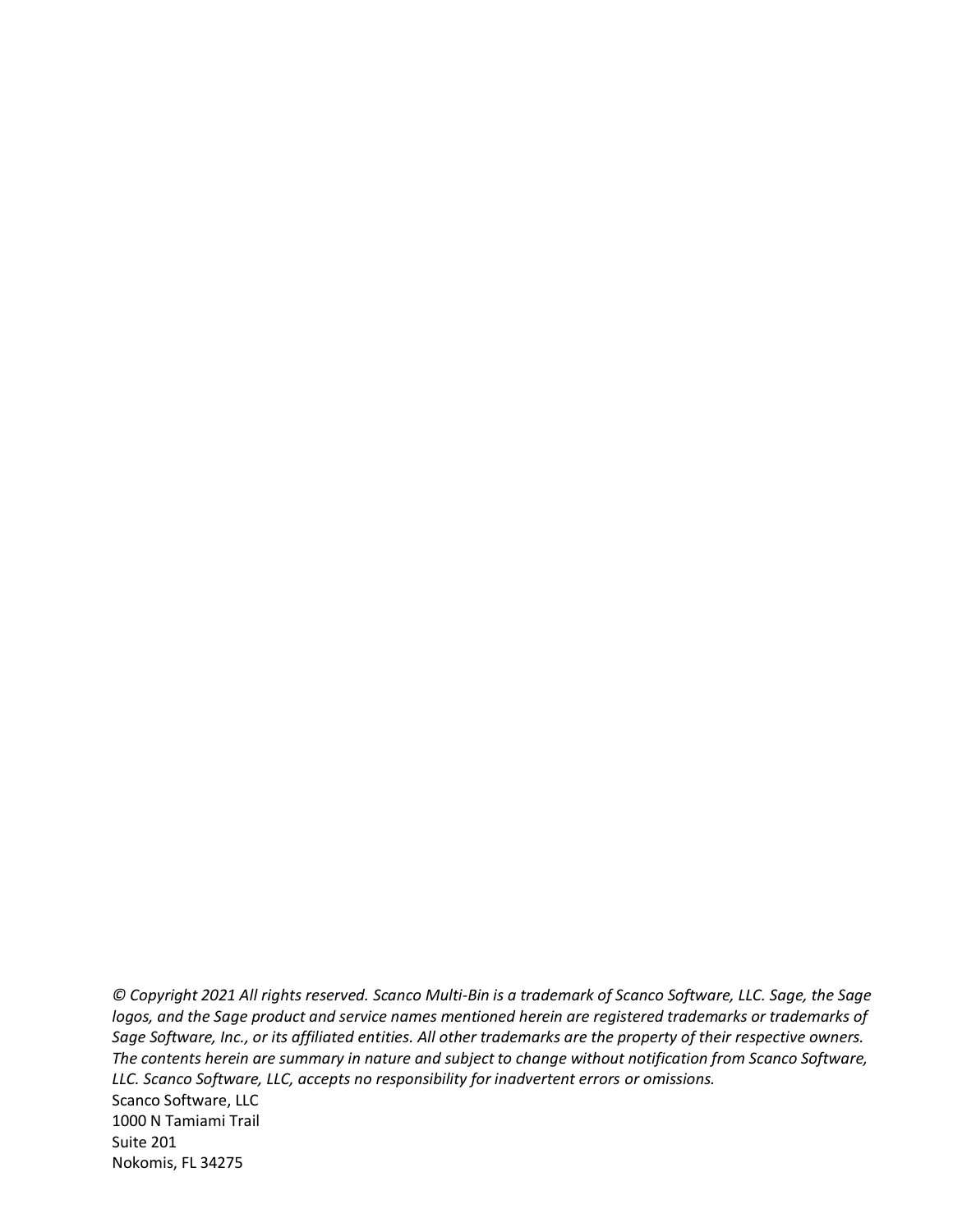# **Contents**

### **[Introduction to Scanco Multi-Bin](#page-3-0) 4**

[About this Guide](#page-3-1) 4

[Important Information](#page-3-2) 4

#### **[Sage 100 Required Modules](#page-4-0) 5**

### **[Scanco Multi-Bin Pre-Installation Checklist](#page-4-1) 5**

#### **[Scanco Multi-Bin Installation Checklists](#page-5-0) 6**

[New Installation of Sage 100 with Scanco Multi-Bin](#page-5-1) 6

[Upgrading Scanco Multi-Bin to Version 2021 from Sage 2013-2018](#page-6-0) 7

[Upgrading Scanco Multi-Bin to Version 2021.2 from Sage Version 2019](#page-7-0) 8

### **[Upgrading Scanco Multi-Bin from 2021.0 or 2021.1 to 2021.2](#page-7-1) 8**

### **[Installing Scanco Multi-Bin for Sage 100 Version 2021.2](#page-8-0) 9**

[How to Install Scanco Multi-Bin](#page-8-1) 9

#### **[Scanco Multi-Bin Hot Fixes](#page-12-0) 13**

[How to Install Scanco Multi-Bin Hot Fixes](#page-12-1) 13

#### **[Registering Scanco Multi-Bin](#page-12-2) 13**

[How to Obtain Scanco Multi-Bin Registration](#page-12-3) 13

[How to Activate Scanco Multi-Bin](#page-13-0) 14

#### **[Data Preparation and Conversion](#page-13-1) 14**

[Sage Data Conversion Utility](#page-13-2) 14

[How To Run the Sage Data Conversion Utility](#page-13-3) 14 [Scanco Multi-Bin Prepare Data Utility](#page-14-0) 15

[New Installations](#page-14-1) 15 [Upgrading](#page-14-2) 15 [How To Run the Scanco Multi-Bin Prepare Data Utility](#page-15-0) 16 [Upgrading from Sage 100 Version 2018 or Older](#page-15-1) 16

[Scanco Multi-Bin Conversion Report \(Upgrading From 2018 and Older\)](#page-16-0) 17

[How to Run the Scanco Multi-Bin Conversion Report](#page-16-1) 17 [Scanco Multi-Bin Old Data Purge \(Upgrading From 2018 and Older\)](#page-17-0) 18

[How to Run the Scanco Multi-Bin Old Data Purge](#page-17-1) 18 [Update Custom Panels to Current Level](#page-18-0) 19

[How To Merge Customized Panels](#page-18-1) 19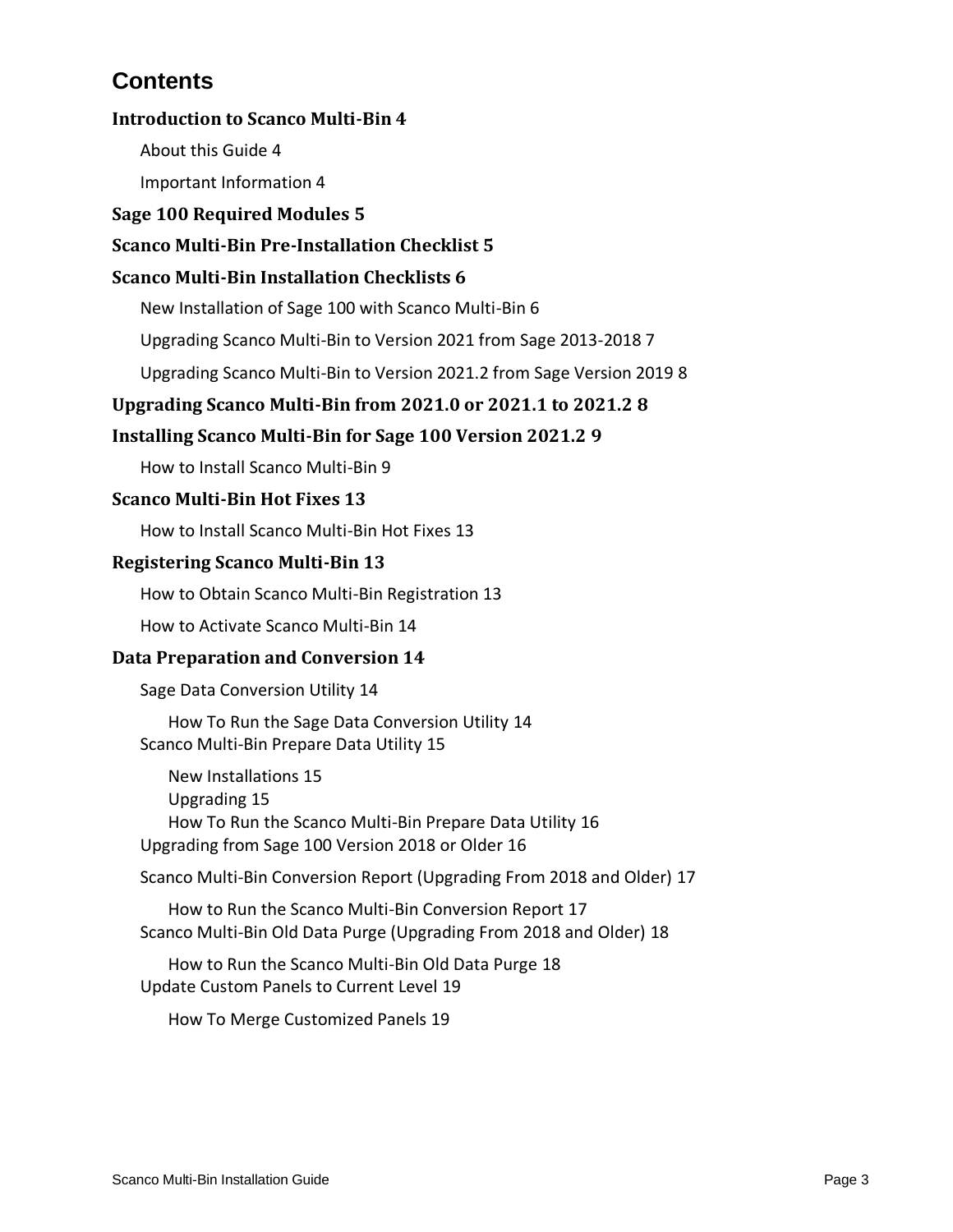# <span id="page-3-0"></span>**Introduction to Scanco Multi-Bin**

Scanco Multi-Bin includes the experience of 20 years integrated exclusively for Sage 100 ERP. It provides a seamless multi-bin and warehouse management system functionality. It is flexible to setup to get quick startup and simple design, and it can be setup or more advanced needs utilizing WMS features. The built-in Directed Picking and Directed Put-away features provide comprehensive options, so the system directs as you want to. It is compatible with most extended solutions, developer enhancements, and business object integration.

## <span id="page-3-1"></span>**About this Guide**

This guide provides the information necessary for installing Scanco Multi-Bin 2021.2 version 7.0022.

### <span id="page-3-2"></span>**Important Information**

Read this guide completely before installing Scanco Multi-Bin 2021.2 version 7.0022.

Before installing Scanco Multi-Bin 2021.2 version 7.0022, install and register Sage 100 Standard, Sage 100 Advanced or Sage 100 Premium 2021 and Product Update 2.

Refer to the Sage 100 Installation and System Administrator's Guide for information on installing Sage 100 Standard, Sage 100 Advanced or Sage 100 Premium.

**Warning**: Install Scanco Multi-Bin 2021.2 version 7.0022 into a parallel test Sage 100 environment. Performing a test upgrade or a test new install allows you to resolve issues that may occur during the live upgrade or live new install, reducing downtime and allows you to get a rough estimate of how long the upgrade process will take. Refer to the [Sage Knowledgebase article ID 101266](https://support.na.sage.com/selfservice/viewdocument.do?noCount=true&externalId=101266&sliceId=1&noCount=true&isLoadPublishedVer=&docType=kc&docTypeID=DT_Article&stateId=4535&cmd=displayKC&dialogID=184412&ViewedDocsListHelper=com.kanisa.apps.common.BaseViewedDocsListHelperImpl&openedFromSearchResults=true) for more information. As noted in the Sage Knowledgebase article before step 20, third party products must be re-installed after a migration.

**Warning:** Scanco Multi-Bin 2021.2 version 7.0022 may not be compatible with other Scanco or non-Scanco third party products. If you use third-party products that integrate with your Sage product, check with the vendor of your third-party product to ensure their product is fully compatible with this release. If you integrate with other Sage products, check with your business partner or Sage to ensure that these components are compatible.

**Warning**: Scanco WOScan, Scheduled Bill of Materials, and Advanced Landed Cost are not currently available for Sage 100 2021 version 7.00.2.0. If these enhancements are present in Sage 100, the upgrade cannot proceed.

**Note:** Please contact Scanco Support at [support@scanco.com](mailto:support@scanco.com) for assistance with Scanco Multi-Bin.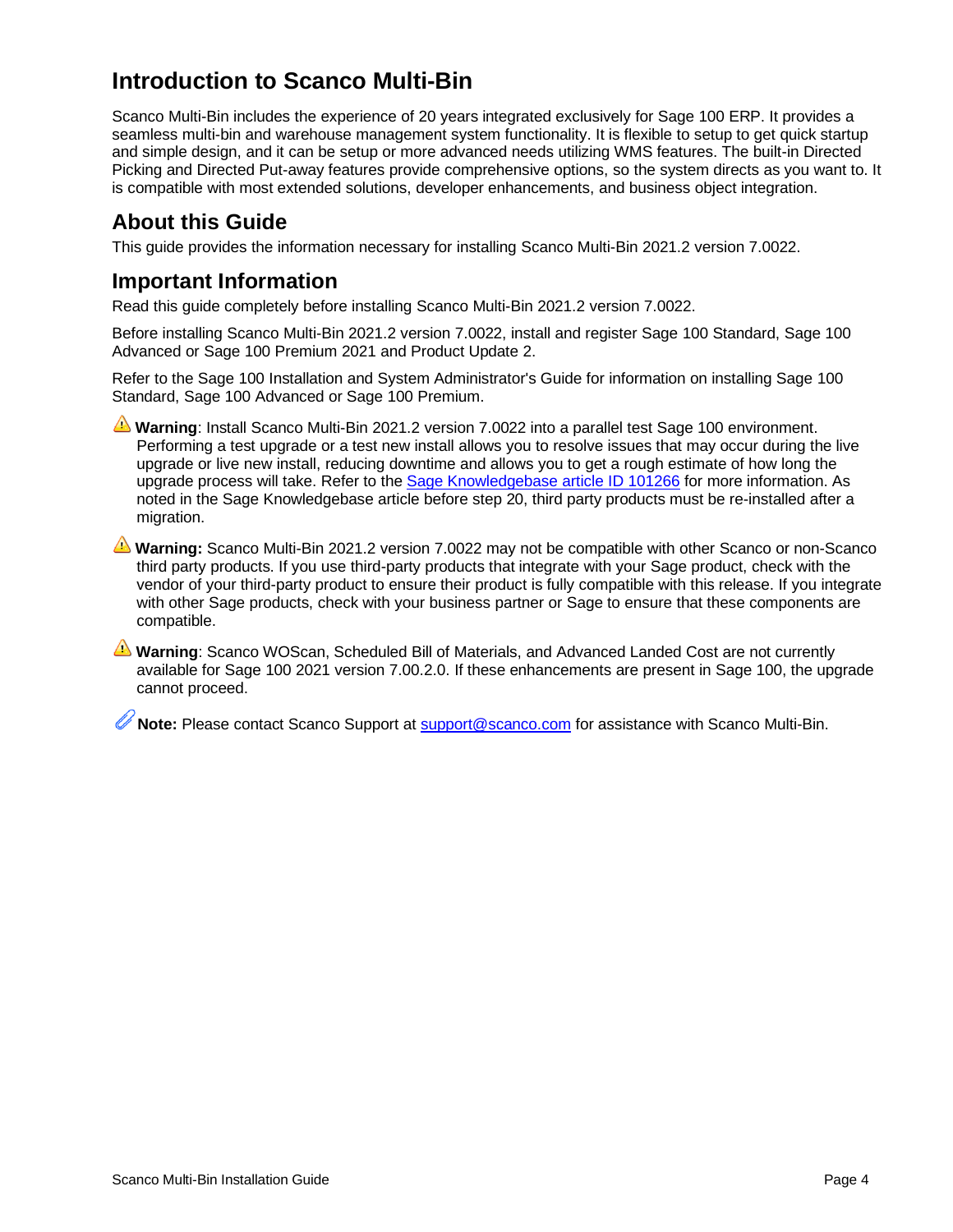# <span id="page-4-0"></span>**Sage 100 Required Modules**

The following Sage 100 Modules are required to be installed and activated to use Scanco Multi-Bin.

- **Library Master**
- Common Information
- General Ledger
- Inventory Management

# <span id="page-4-1"></span>**Scanco Multi-Bin Pre-Installation Checklist**

Complete the following pre-installation checklist prior to installing Scanco Multi-Bin 2021.2 version 7.0022 to ensure a successful installation.

- Do *not* install Scanco Multi-Bin when custom modifications exist in Sage or Scanco Multi-Bin programs. Custom modifications must be retrofitted to the current Sage 100 version. Please contact your Sage partner or your Scanco Account Rep for information on how to obtain a quote for custom modifications to be retrofitted to Scanco Multi-Bin 2021.2 version 7.0022.
- Do *not* install Scanco Multi-Bin when extended solutions or third-party products are installed on the Sage 100 system. Please contact your Sage partner or your Scanco Account Rep for information on evaluating extended solutions or third-party software.
- Confirm that the Sage 100 installed version is 7.00.2.0 for the Sage 100 Standard, Sage 100 Advanced or Sage 100 Premium system. Access the Help menu > About Sage to review the currently installed Sage 100 version. To review additional information on the currently installed Sage 100 system in the Sage 100 System Information window, select File menu > Run. Type \*info in the Program field. Select the OK button.
- Confirm that Scanco Scanco Scheduled Bill of Materials and/or Scanco Advanced Landed Cost are uninstalled and a new registration file not containing a registration number for these Scanco enhancement modules is activated in Sage 100. If it is necessary to uninstall any of these modules, contact Scanco Support at [support@scanco.com.](mailto:support@scanco.com)
- $\Box$  Prior to installation or upgrade, ensure that the following transactions have been updated.
	- o Inventory Transactions o Purchase Order Return of Goods
	- o Sales Order Invoices o RMA Returns
	- o Sales Order Shipping Data Entries o Bill of Materials Production Entries
	- o Purchase Order Receipt of Goods
- □ Backup the entire Sage 100 Standard, Sage 100 Advanced or Sage 100 Premium system, including programs and data files, after all data entry files are updated, and before installing Scanco Multi-Bin 2021.2 version 7.0022.
- Download the Scanco Multi-Bin 2021.2 version 7.0022 installation file and request registration information from<http://info.scanco.com/scanco-downloads>

**Warning:** A new registration file must be requested and activated

- 1. For a new installation of Scanco Multi-Bin,
- 2. When a module or add on was recently purchased or previously not activated such as Sage Production Management or Sage Operations Management,
- 3. When the Sage 100 user count changes,
- 4. When migrating from a lower version, for example 2020 version 6.20.3.0 to 2021 version 7.00.2.0, or
- 5. When the subscription plan has expired or modified.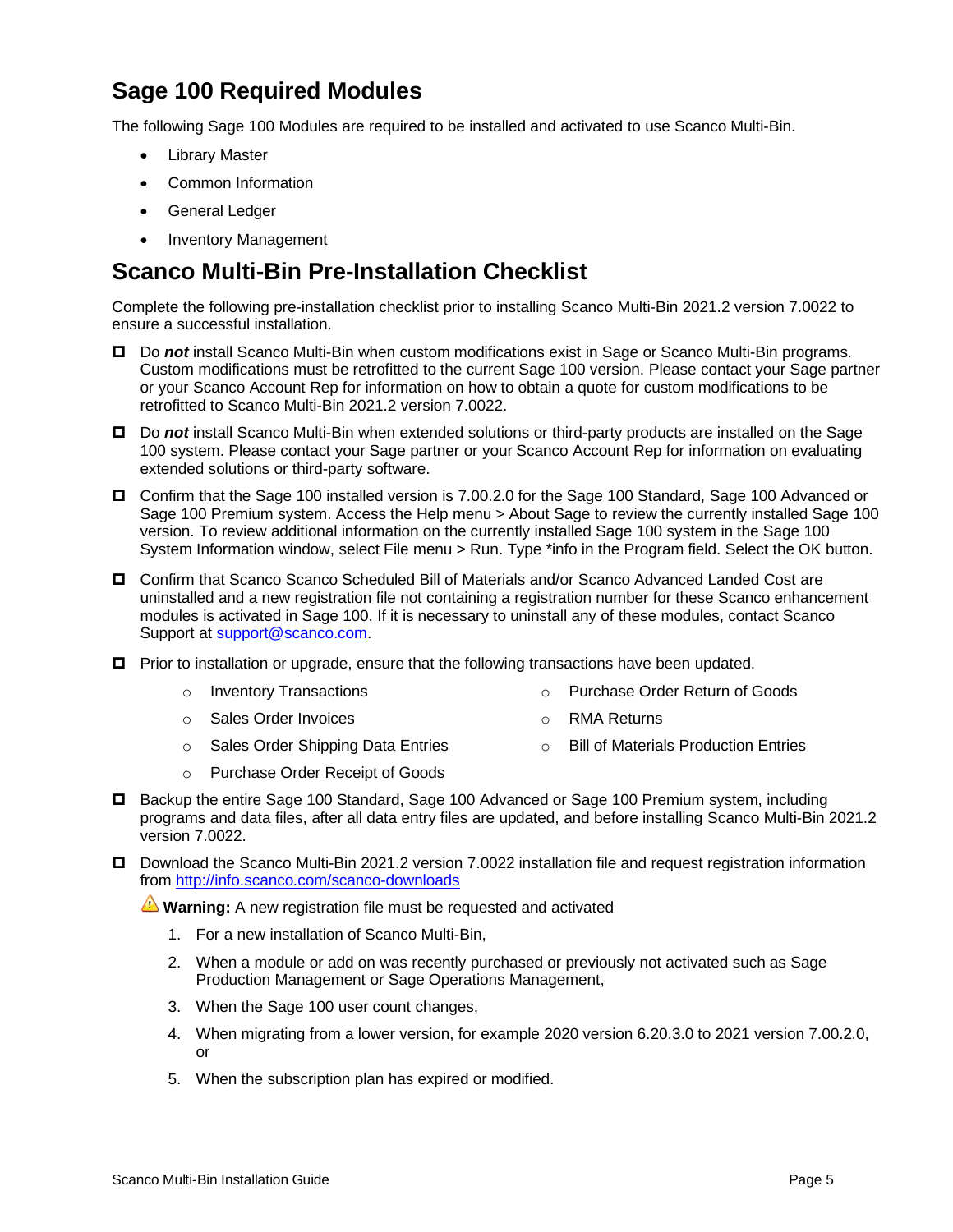A new registration file is not required for service releases or product updates when a registration file was previously activated. For example, a new registration file is not required when upgrading from 2021.0 version 7.00.0.0.0 to 2021.0 version 7.00.2.0.0 and the purchased products, user count, and subscription plan have not changed.

**Note:** Please allow 3-5 business days for processing Scanco Multi-Bin registration requests. If Custom modifications are found, the registration file may be delayed and a Scanco Account Rep contact the requester to evaluate the upgrade.

# <span id="page-5-0"></span>**Scanco Multi-Bin Installation Checklists**

### <span id="page-5-1"></span>**New Installation of Sage 100 with Scanco Multi-Bin**

- $\Box$  Complete the Scanco Multi-Bin pre-installation checklist.
- □ Install Sage 100 2021. Refer to the Sage 100 2021 Installation and System Administrator's Guide.
- Install Product Update 2 for Sage 100 2021. Refer to the Sage 100 2021 Customer Upgrade Guide, the Sage 100 2021 Upgrade Checklist, and Sage Support for information on installing Sage Product Updates.
- □ Run the Sage 100 workstation setup process on all applicable workstations. Refer to the Sage 100 2021 Installation and System Administrator's Guide.
- Install Scanco Multi-Bin 2021.2 version 7.0022. Refer to [How to Install Scanco Multi-Bin](#page-8-1) on page [9.](#page-8-1)
- If hot fixes are available on the Scanco Multi-Bin Downloads page for Scanco Multi-Bin 2021.2 version 7.0022, download and install the hot fixes. Refer to [How to Install Scanco Multi-Bin Hot Fixes](#page-12-1) on page [13.](#page-12-1)
- Define role security for Sage Production Management and Scanco Product Registration from Library Master Main menu > Role Maintenance. Refer to the Multi-Bin Training Guide > Sage Role Maintenance for information on Task and Security Events available for Scanco Multi-Bin.
- Activate Scanco Multi-Bin 2021.2 version 7.0022 from Library Master Setup menu > Scanco Product Registration. Refer to [How to Activate Scanco Multi-Bin](#page-13-0) on page [14.](#page-13-0)
- □ Run the Sage data conversion process from Library Master Main menu > Company Maintenance. Refer to [Sage Data Conversion Utility](#page-13-2) on page [14.](#page-13-2)
- $\Box$  Create and set up company data files for required and optional Sage 100 modules that integrate with Scanco Multi-Bin. Refer to the Sage 100 2021 Installation and System Administrator's Guide or Sage 100 Online help.
- Create Multi-Bin Data Files from Library Master Setup menu > Scanco Product Registration. Refer to [Scanco Multi-Bin Prepare Data Utility](#page-14-0) on page [15.](#page-14-0)

**Warning**: This step must be completed for all companies including companies where Scanco Multi-Bin is not being activated. The Prepare Data process ensure that data dictionaries are properly merged.

 Merge Scanco Multi-Bin screens with existing Sage Custom Office modifications from Custom Office Utilities menu > Update Custom Panels to Current Level. Refer to [Update Custom Panels to Current Level](#page-18-0) on page [19.](#page-18-0)

**Warning**: In some cases, customizations must be merged manually. Please contact your Sage partner or Scanco Support at [support@scanco.com](mailto:support@scanco.com) for assistance.

 $\Box$  Install any non-Scanco, 3<sup>rd</sup> party applications.

**Warning**: All non-Scanco 3rd part application and enhancements have been reviewed and approved for use with Scanco Multi-Bin.

Setup Scanco Multi-Bin.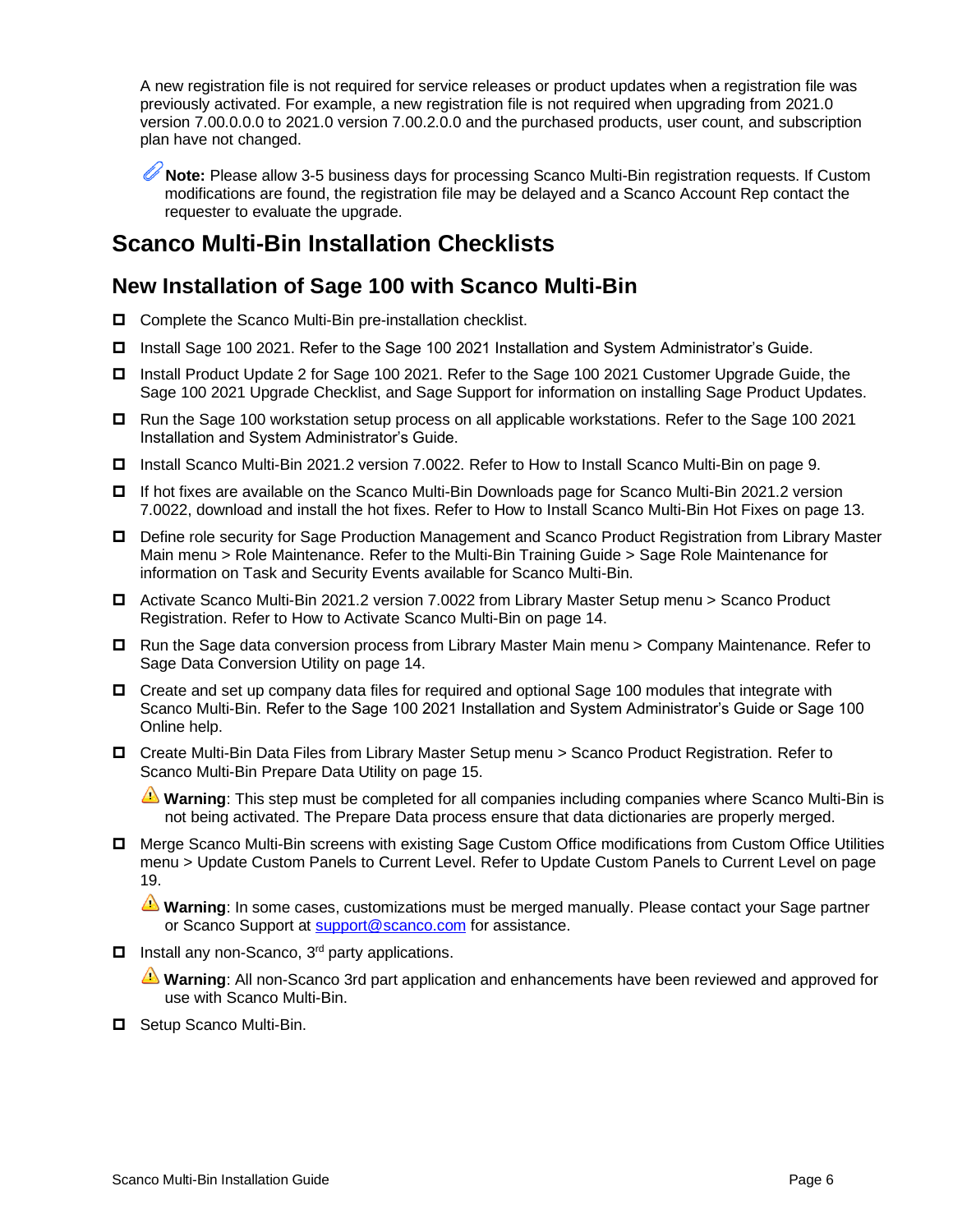### <span id="page-6-0"></span>**Upgrading Scanco Multi-Bin to Version 2021 from Sage 2013-2018**

- □ Complete the Scanco Multi-Bin pre-installation checklist.
- $\Box$  Make a complete backup of the... $\text{MAS90}\setminus\text{folder.}$
- Conduct a parallel installation of Sage 100 2021 when upgrading from a version lower than Sage 100 2021. Refer to the Sage 100 2021 Customer Upgrade Guide and the Sage 100 2021 Upgrade Checklist.
- Install Sage 100 2021 Product Update 2. Refer to the Sage 100 2021 Customer Upgrade Guide, the Sage 100 2021 Upgrade Checklist, and Sage Support for information on installing Sage Product Updates.
- □ Run the Sage 100 workstation setup process on all applicable workstations. Refer to the Sage 100 2021 Installation and System Administrator's Guide.
- Install Scanco Multi-Bin 2021.2 version 7.0022. Refe[r How to Install Scanco Multi-Bin](#page-8-1) on page [9.](#page-8-1)
- Migrate Sage 100 data to Sage 100 2021 through the Sage Data Migration Utility. Refer to the Sage 100 2021 Installation and System Administrator's Guide.
- Reinstall Scanco Multi-Bin 2021.2 version 7.0022.
- If hot fixes are available on the Scanco Multi-Bin Downloads page for Scanco Multi-Bin 2021.2 version 7.0022, download and install the hot fixes. Refer to [How to Install Scanco Multi-Bin Hot Fixes](#page-12-1) on page [13.](#page-12-1)
- Define role security for Sage Production Management and Scanco Product Registration from Library Master Main menu > Role Maintenance. Refer to the Multi-Bin Training Guide > Sage Role Maintenance for information on Task and Security Events available for Scanco Multi-Bin.
- Activate Scanco Multi-Bin 2021.2 version 7.0022 from Library Master Setup menu > Scanco Product Registration. Refer to [How to Activate Scanco Multi-Bin](#page-13-0) on page [14.](#page-13-0)
- $\Box$  Back up all company data files before proceeding to the company conversion process.
- $\Box$  Run the Sage data conversion process from Library Master Main menu > Company Maintenance. Refer to [Sage Data Conversion Utility](#page-13-2) on page [14.](#page-13-2)
- Convert Multi-Bin Data from Library Master Setup menu > Scanco Product Registration. Refer to [Scanco](#page-14-0)  [Multi-Bin Prepare Data Utility](#page-14-0) on page [15.](#page-14-0)
- Review the Conversion Audit Report if necessary from Library Master Setup menu > Scanco Product Registration. Refer to [Scanco Multi-Bin Conversion Report](#page-16-0) on page [17.](#page-16-0)
- Purge Old Data from Library Master Setup menu > Scanco Product Registration. Refer to [Scanco Multi-Bin](#page-17-0)  [Old Data Purge](#page-17-0) on pag[e 18.](#page-17-0)

**Warning:** Beginning in version 2019, a complete restructuring of the Scanco Multi-Bin background file structure was implemented. Data must be converted through the Prepare Data Utility and Purged through the Old Data Purge Utility to ensure a proper and clean transition to the new file and field naming convention as well as properly update data dictionaries and menus.

□ Merge Scanco Multi-Bin screens with existing Sage Custom Office modifications from Custom Office Utilities menu > Update Custom Panels to Current Level. Refer to [Update Custom Panels to Current Level](#page-18-0) on page [19.](#page-18-0)

**Warning:** In some cases, customizations must be merged manually. Please contact your Sage partner or Scanco Support at [support@scanco.com](mailto:support@scanco.com) for assistance.

- $\Box$  Install any non-Scanco, 3<sup>rd</sup> party applications.
	- **Warning:** All non-Scanco 3<sup>rd</sup> part application and enhancements must be reviewed and approved for use with Scanco Multi-Bin prior to upgrading Sage 100 and Scanco Multi-Bin.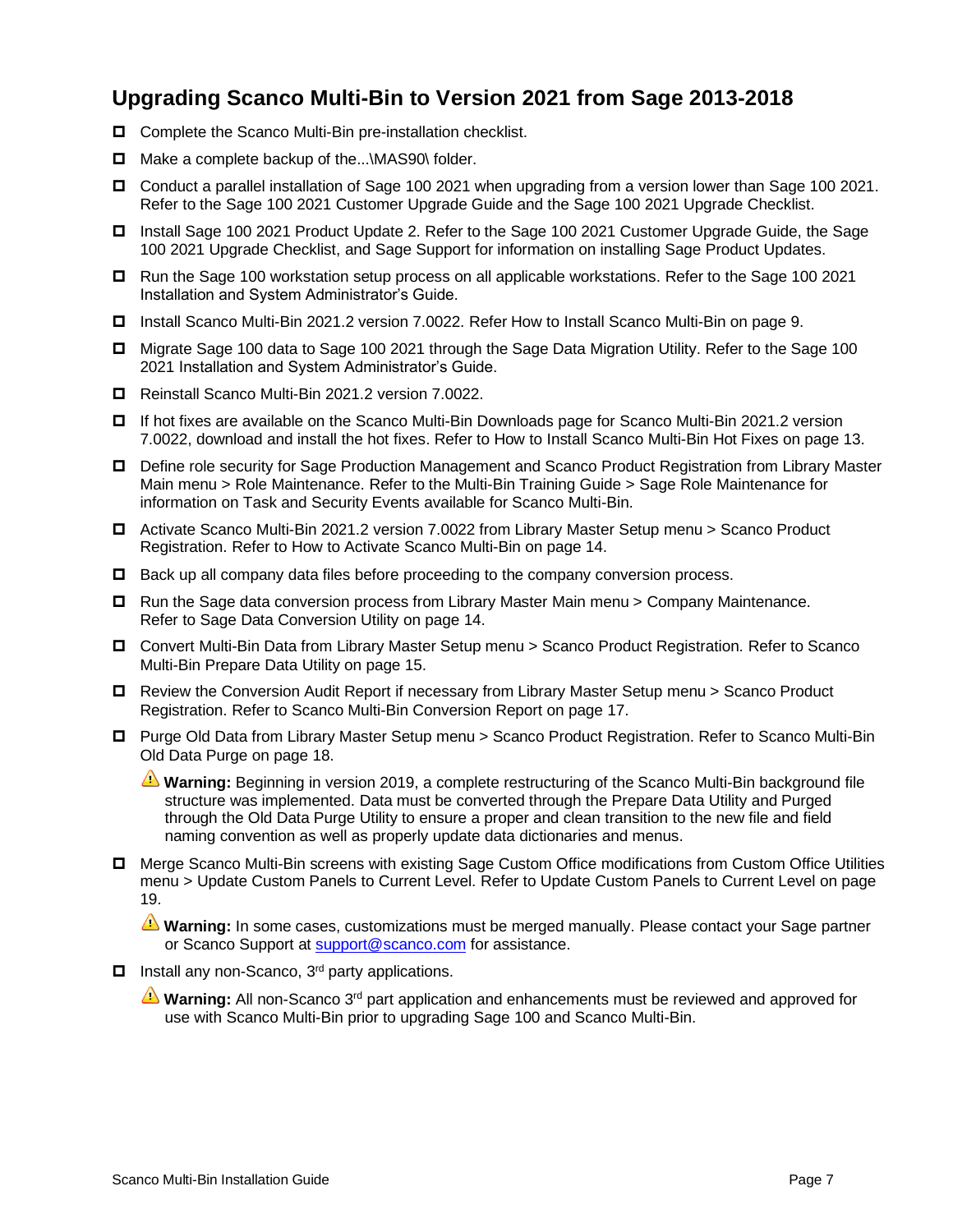## <span id="page-7-0"></span>**Upgrading Scanco Multi-Bin to Version 2021.2 from Sage Version 2019**

- □ Complete the Scanco Multi-Bin pre-installation checklist.
- □ Make a complete backup of the...\MAS90\ folder.
- Conduct a parallel installation of Sage 100 2021 when upgrading from a version lower than Sage 100 2021. Refer to the Sage 100 2021 Customer Upgrade Guide and the Sage 100 2021 Upgrade Checklist.
- □ Install Sage 100 2021 Product Update 2. Refer to the Sage 100 2021 Customer Upgrade Guide, the Sage 100 2021 Upgrade Checklist, and Sage Support for information on installing Sage Product Updates.
- □ Run the Sage 100 workstation setup process on all applicable workstations. Refer to the Sage 100 2021 Installation and System Administrator's Guide.
- Install Scanco Multi-Bin 2021.2 version 7.0022. Refer to [How to Install Scanco Multi-Bin](#page-8-1) on page [9.](#page-8-1)
- Migrate Sage 100 data to Sage 100 2021 through the Sage Data Migration Utility. Refer to the Sage 100 2021 Installation and System Administrator's Guide.
- Reinstall Scanco Multi-Bin 2021.2 version 7.0022.
- □ If hot fixes are available on the Scanco Multi-Bin Downloads page for Scanco Multi-Bin 2021.2 version 7.0022, download and install the hot fixes. Refer to [How to Install Scanco Multi-Bin Hot Fixes](#page-12-1) on page [13.](#page-12-1)
- Define role security for Sage Production Management and Scanco Product Registration from Library Master Main menu > Role Maintenance. Refer to the Multi-Bin Training Guide > Sage Role Maintenance for information on Task and Security Events available for Scanco Multi-Bin.
- Activate Scanco Multi-Bin 2021.2 version 7.0022 from Library Master Setup menu > Scanco Product Registration. Refer to [How to Activate Scanco Multi-Bin](#page-13-0) on page [14.](#page-13-0)
- $\Box$  Back up all company data files before proceeding to the company conversion process.
- □ Run the Sage data conversion process from Library Master Main menu > Company Maintenance. Refer to [Sage Data Conversion Utility](#page-13-2) on page [14.](#page-13-2)
- Convert Multi-Bin Data from Library Master Setup menu > Scanco Product Registration. Refer to [Scanco](#page-14-0)  [Multi-Bin Prepare Data Utility](#page-14-0) on page [15.](#page-14-0)
- Merge Scanco Multi-Bin screens with existing Sage Custom Office modifications from Custom Office Utilities menu > Update Custom Panels to Current Level. Refer to [Update Custom Panels to Current Level](#page-18-0) on page [19.](#page-18-0)

**Warning**: In some cases, customizations must be merged manually. Please contact your Sage partner or Scanco Support at **support@scanco.com** for assistance.

- $\Box$  Install any non-Scanco, 3<sup>rd</sup> party applications.
- **Warning**: All non-Scanco 3<sup>rd</sup> part application and enhancements must be reviewed and approved for use with Scanco Multi-Bin prior to upgrading Sage 100 and Scanco Multi-Bin.

### <span id="page-7-1"></span>**Upgrading Scanco Multi-Bin from 2021.0 or 2021.1 to 2021.2**

- $\Box$  Complete the Scanco Multi-Bin pre-installation checklist.
- □ Make a complete backup of the...\MAS90\ folder.
- Install Sage 100 2021 Product Update 2. Refer to the Sage 100 2021 Customer Upgrade Guide, the Sage 100 2021 Upgrade Checklist or Sage Support for more information on installing a Sage 100 Product Update.
- □ Run the Sage 100 workstation setup process on all applicable workstations. Refer to the Sage 100 2021 Installation and System Administrator's Guide.
- Install Scanco Multi-Bin 2021.2 version 7.0022. Refer to [How to Install Scanco Multi-Bin](#page-8-1) on page [9.](#page-8-1)
- If hot fixes are available on the Scanco Multi-Bin Downloads page for Scanco Multi-Bin 2021.2 version 7.0022, download and install the hot fixes. Refer to [How to Install Scanco Multi-Bin Hot Fixes](#page-12-1) on page [13.](#page-12-1)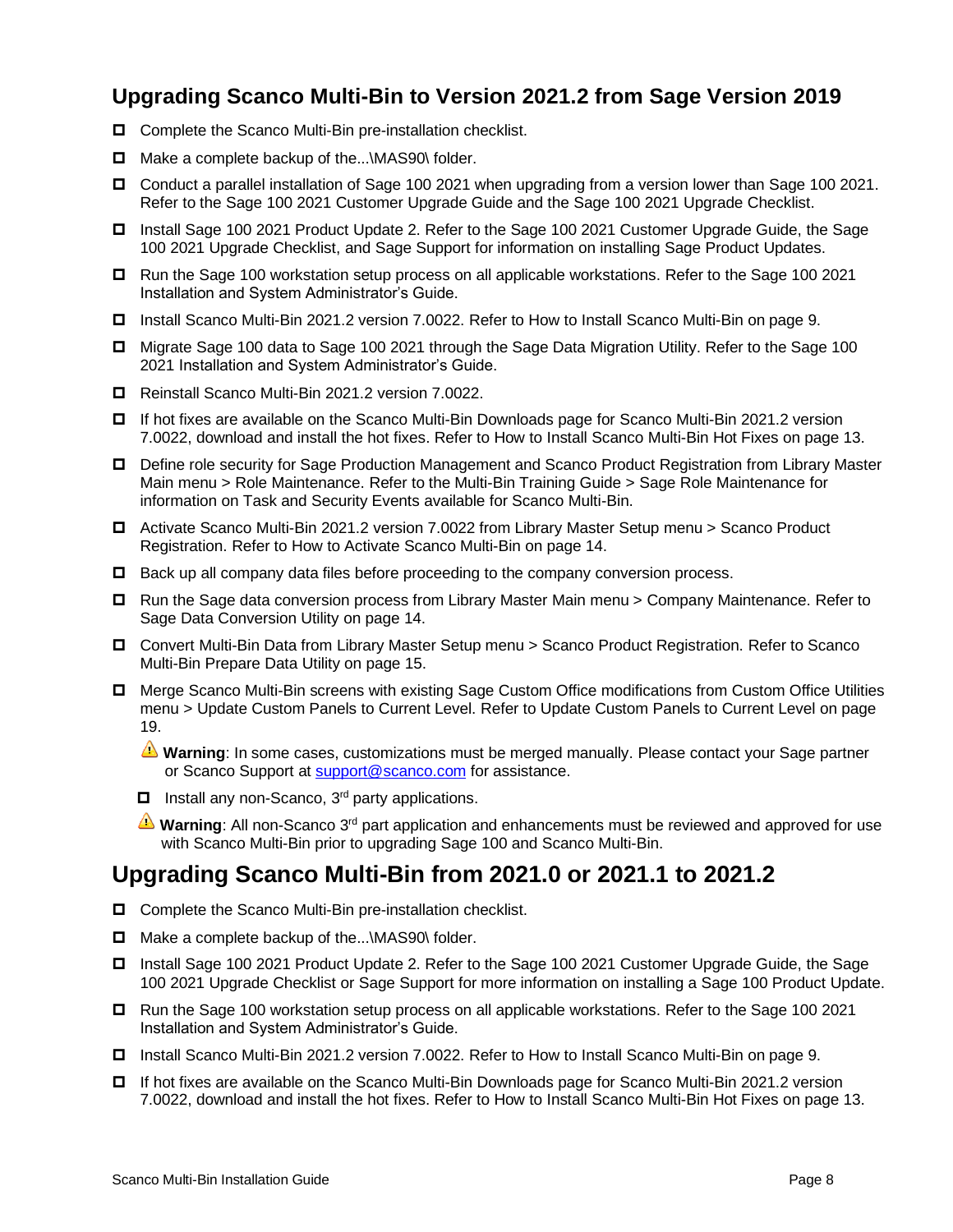- Define role security for Sage Production Management and Scanco Product Registration from Library Master Main menu > Role Maintenance. Refer to the Multi-Bin Training Guide > Sage Role Maintenance for information on Task and Security Events available for Scanco Multi-Bin.
- Activate Scanco Multi-Bin 2021.2 version 7.0022 from Library Master Setup menu > Scanco Product Registration. Refer to [How to Activate Scanco Multi-Bin](#page-13-0) on page [14.](#page-13-0)
- $\Box$  Back up all company data files before proceeding to the company conversion process.
- □ Run the Sage data conversion process from Library Master Main menu > Company Maintenance. Refer to [Sage Data Conversion Utility](#page-13-2) on page [14.](#page-13-2)
- Convert Multi-Bin Data from Library Master Setup menu > Scanco Product Registration. Refer to [Scanco](#page-14-0)  [Multi-Bin Prepare Data Utility](#page-14-0) on page [15.](#page-14-0)
- Merge Scanco Multi-Bin screens with existing Sage Custom Office modifications from Custom Office Utilities menu > Update Custom Panels to Current Level. Refer to [Update Custom Panels to Current Level](#page-18-0) on page [19.](#page-18-0)
	- **Warning**: In some cases, customizations must be merged manually. Please contact your Sage partner or Scanco Support at [support@scanco.com](mailto:support@scanco.com) for assistance.
	- $\Box$  Install any non-Scanco, 3<sup>rd</sup> party applications.
	- **Warning**: All non-Scanco 3<sup>rd</sup> part application and enhancements must be reviewed and approved for use with Scanco Multi-Bin prior to upgrading Sage 100 and Scanco Multi-Bin.

# <span id="page-8-0"></span>**Installing Scanco Multi-Bin for Sage 100 Version 2021.2**

Conduct the following steps after Sage 100 2021 with Product Update 2 is installed successfully.

### <span id="page-8-1"></span>**How to Install Scanco Multi-Bin**

- 1. Download the MB70022.exe file from the Scanco Multi-Bin Downloads page at <http://info.scanco.com/scanco-downloads>
- 2. Right click on the Scanco Multi-Bin 7.0022 executable file.
- 3. Select Run as administrator.



- 4. Select the Next button from the Scanco Multi-Bin Welcome window.
- 5. Review the Scanco Multi-Bin License Agreement.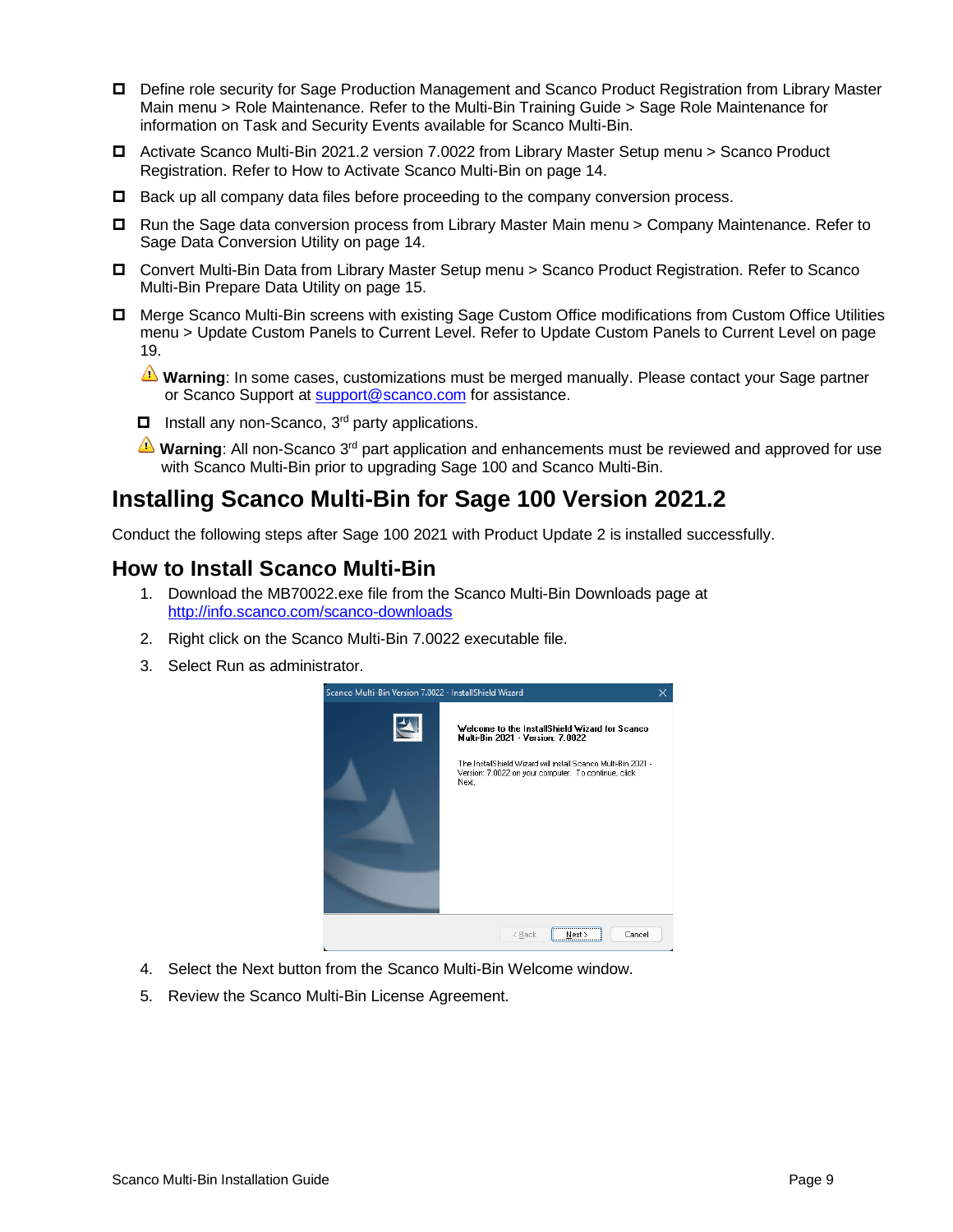

Select the Yes button to agree to the Scanco Multi-Bin License Agreement and to continue with the installation process.

6. Accept the default check box field settings for Scanco Multi-Bin.

| Select the features you want to install, and deselect the features you do not want to install. |            |
|------------------------------------------------------------------------------------------------|------------|
|                                                                                                |            |
|                                                                                                |            |
|                                                                                                | OΚ         |
|                                                                                                | n K        |
|                                                                                                | n K        |
|                                                                                                | n K        |
|                                                                                                | nκ         |
|                                                                                                | OΚ         |
|                                                                                                |            |
|                                                                                                | Hrnwse.    |
| 0K                                                                                             |            |
|                                                                                                | Disk Space |
|                                                                                                | 339612040K |

7. Accept the default location of Sage 100 or select the Browse button to specify the location of Sage 100. The Choose Folder window displays after the Browse button is selected.

| <b>Choose Folder</b>                   |  |
|----------------------------------------|--|
| Please select the installation folder. |  |
| Path:                                  |  |
| D:\Sage\mas90.700\mas90                |  |
| Directories:                           |  |
| mas90<br>$\check{ }$                   |  |
| <b>ACM</b>                             |  |
| AP                                     |  |
| <b>AR</b>                              |  |
| ВC<br>BI                               |  |
| <b>BIExplorer</b><br>$\mathcal{P}$     |  |
| <b>BM</b>                              |  |
|                                        |  |
|                                        |  |
| Cancel<br>OK                           |  |

Specify the location of Sage 100 in the Path field. Select the OK button to return to the Select Features window.

8. Select the Next button from the Select Features window. The installed version of Sage 100 Standard, Sage 100 Advanced or Sage 100 Premium is validated.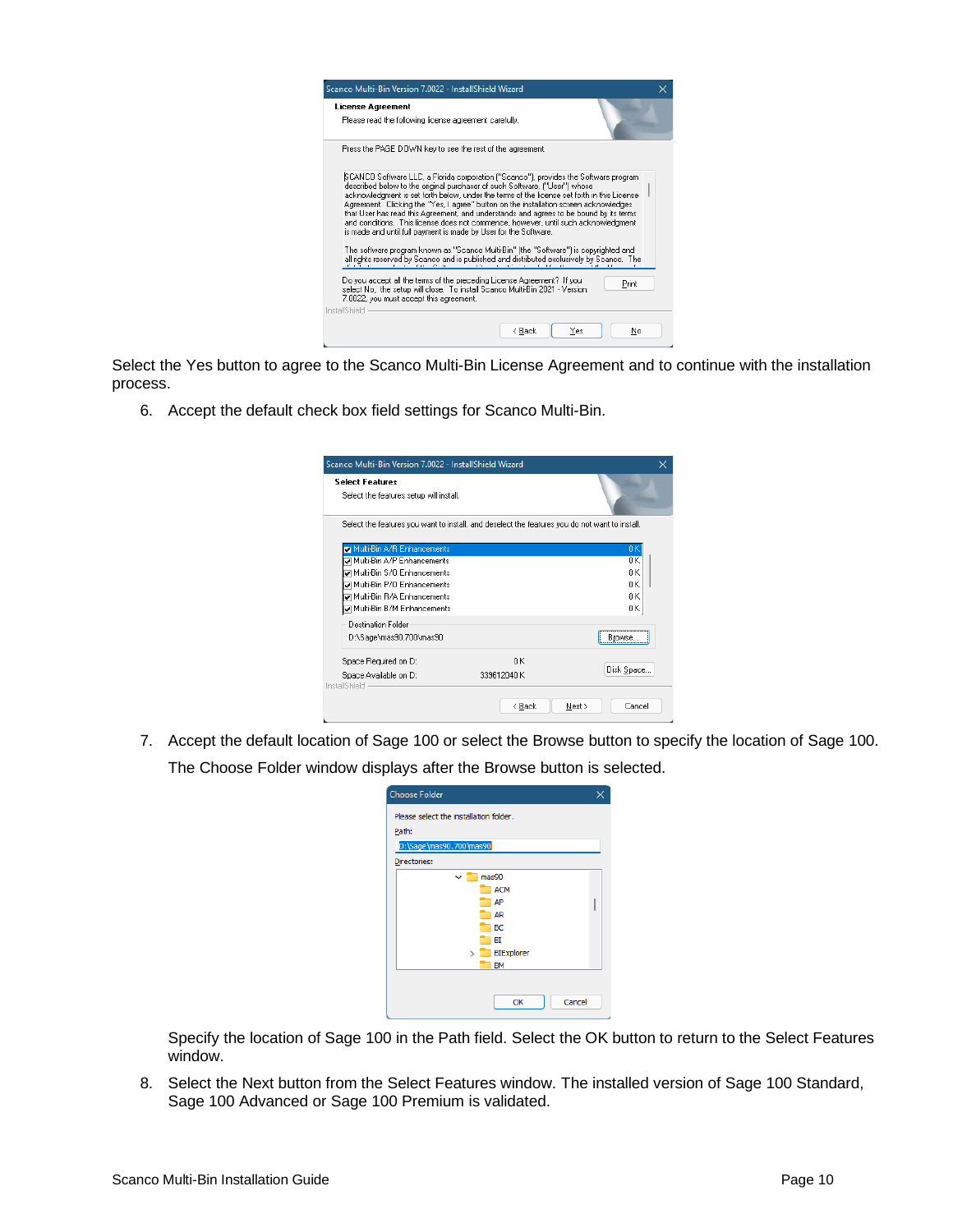**Warning**: Scanco Multi-Bin must be installed to the same location where Sage 100 Standard, Sage 100 Advanced or Sage 100 Premium is installed. When an invalid directory location is entered in the Destination Folder field found on the Select Features window, the following message displays.



Select the OK button and modify the location where Sage 100 Standard, Sage 100 Advanced or Sage 100 Premium is installed.

**Warning**: When Sage 100 is installed but is not version 7.00.2.0, the following message displays.



Select the OK button from the message. Select the Cancel button from the Select Features window. The following Exit Setup message displays.

| <b>Exit Setup</b> |                                            |
|-------------------|--------------------------------------------|
|                   | Are you sure you want to cancel the setup? |
|                   | <b>Yes</b>                                 |

Select Yes in the Exit Setup message. Select the Finish button from the InstallShield Wizard Complete window to cancel the Scanco Multi-Bin installation process.

| Scanco Multi-Bin Version 7.0022 - InstallShield Wizard |                                                                                                                                                                                                                                                                                                      |  |  |  |  |
|--------------------------------------------------------|------------------------------------------------------------------------------------------------------------------------------------------------------------------------------------------------------------------------------------------------------------------------------------------------------|--|--|--|--|
|                                                        | InstallShield Wizard Complete<br>The wizard was interrupted before Scanco Multi-Bin 2021 -<br>Version: 7.0022 could be completely installed.<br>Your system has not been modified. To install this program at a<br>later time, please run the setup again.<br>Click Finish to exit the Setup wizard. |  |  |  |  |
|                                                        | ------------------------<br>< Back<br>Cancel                                                                                                                                                                                                                                                         |  |  |  |  |

Install Sage 100 2021 and then install Scanco Multi-Bin 2021.2 version 7.0022.

**Warning**: When the Sage 100 2021 Product Update 2 has not been installed at the specified Sage 100 Standard, Sage 100 Advanced or Sage 100 Premium location, the following message displays

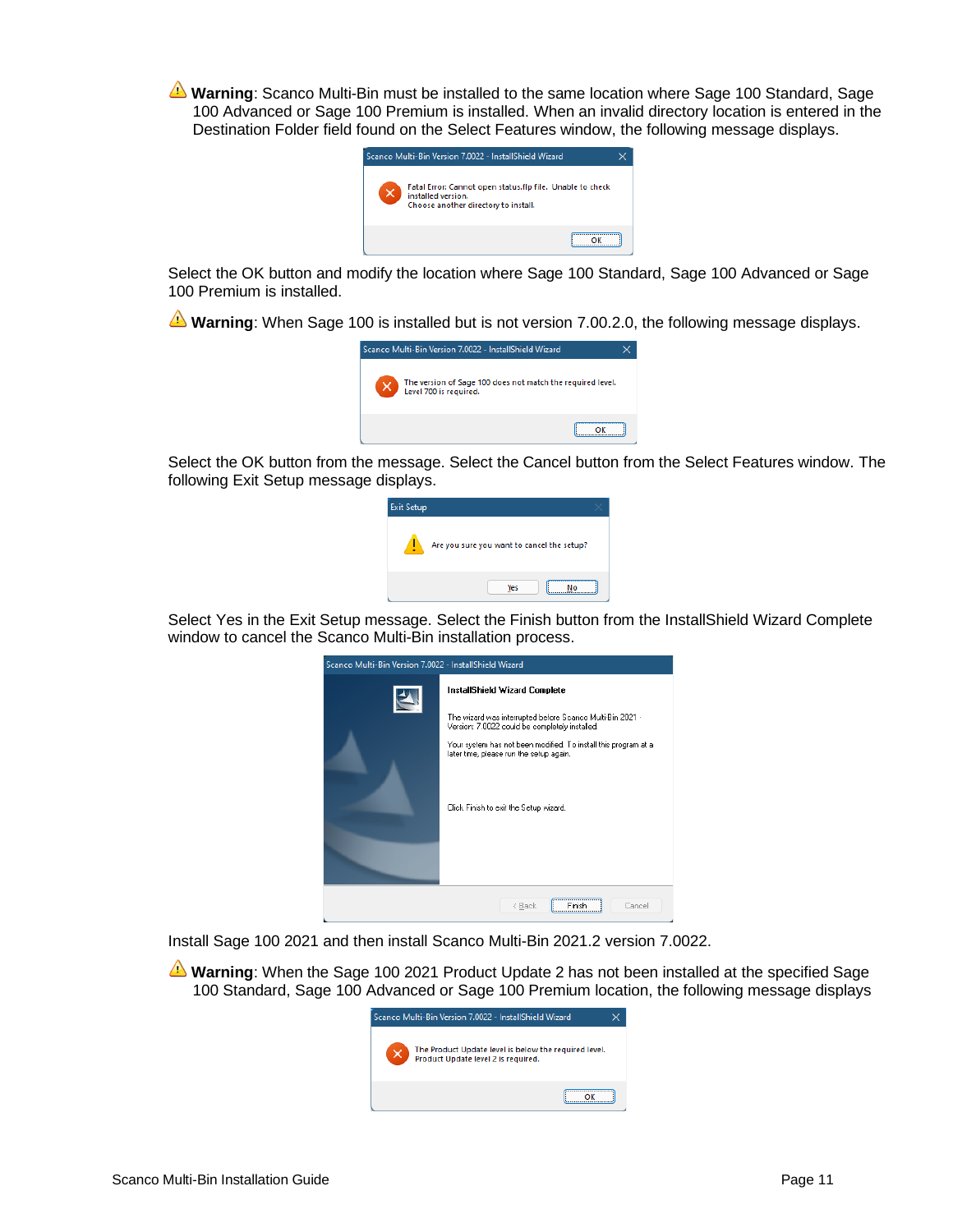Select the OK button and then Cancel the Scanco Multi-Bin installation process. Install Product Update 2 and then install Scanco Multi-Bin 2021.2 version 7.0022.

**Warning**: When Sage Production Management exists in Sage 100 the following message displays.



The Scanco Multi-Bin for Sage Production Management Enhancements must be installed to utilize Scanco Multi-Bin with Sage Production Management. Select OK to continue with the Scanco Multi-Bin installation process. Once completed, install the Scanco Multi-Bin for Sage Production Management Enhancements. Obtain the MB70021\_PM.exe from the Sage Production Management Downloads page at [www.scanco.com/prod-mgmt-downloads.](http://www.scanco.com/prod-mgmt-downloads)

**Warning**: When Sage Operations Management exists in Sage 100 the following message displays.



Sage Operations Management must be reinstalled to utilize Scanco Multi-Bin with Sage Operations Management. Select OK to continue with the Scanco Multi-Bin installation. Once the installation process is complete, install Sage Operations Management 2021 version 7.00.2.0. Download Sage Operations Management from [http://portal.jobops.com.](http://portal.jobops.com/)

9. Select the Install button from the following window to install Scanco Multi-Bin.

| Scanco Multi-Bin Version 7.0022 - InstallShield Wizard                                                             | ×      |
|--------------------------------------------------------------------------------------------------------------------|--------|
| Ready to install Scanco Multi-Bin 2021 - Version: 7.0022                                                           |        |
| Click Install to begin the installation.                                                                           |        |
| If you want to review or change any of your installation settings, click Back. Click Cancel to exit<br>the wizard. |        |
|                                                                                                                    |        |
|                                                                                                                    |        |
|                                                                                                                    |        |
|                                                                                                                    |        |
|                                                                                                                    |        |
|                                                                                                                    |        |
| InstallShield<br>$\leq$ $\underline{B}$ ack<br>Install                                                             | Cancel |

Select the Back button to return to the Select Features window. Select the Cancel button, then select Yes in the message *Are you sure you want to cancel the setup?* and the Finish button from the InstallShield Wizard Complete window to cancel the Scanco Multi-Bin installation process.

10. Select the Finish button from the InstallShield Wizard Complete window to complete the Scanco Multi-Bin installation process.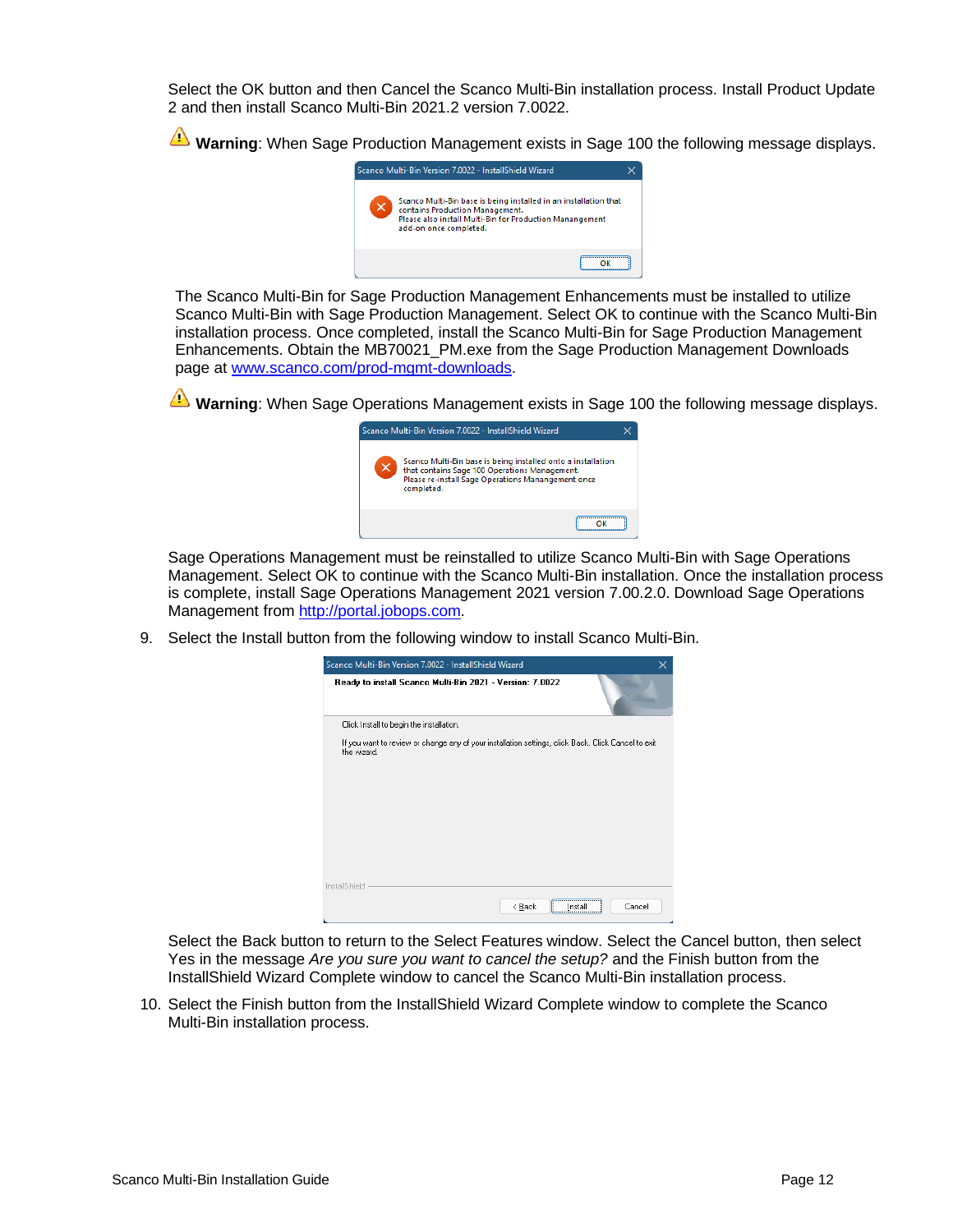

# <span id="page-12-0"></span>**Scanco Multi-Bin Hot Fixes**

Occasionally hot fixes are required to be installed after installing Scanco Multi-Bin. Access Scanco Multi-Bin hot fixes from the Scanco Multi-Bin Downloads page [http://www.scanco.com/scanco-downloads.](http://www.scanco.com/scanco-downloads)

### <span id="page-12-1"></span>**How to Install Scanco Multi-Bin Hot Fixes**

- 1. Navigate to the Scanco Multi-Bin downloads page at: <http://www.scanco.com/scanco-downloads>
- 2. Locate the section for Scanco Multi-Bin 2021.2 version 7.0022 Hot Fixes. Hot fixes may be available as singular IDs or in compilation zip files.

**Warning**: Hot fixes are version and product update specific. Please verify that the Sage 100 and Scanco Multi-Bin versions matches the hot fix before downloading and installing.

- 3. Hot fixes will download in a .zip format. Extract the zipped directories into a working area.
- 4. Within the zip will be program directories that directly correspond to directories found within the Sage 100 …/MAS90 directory. (The example below is a 2019 Hot Fix Patch File).

| y<br>« 2019 > ScancoMB 2019 HotfixPatch<br>しり |                    |  |  |
|-----------------------------------------------|--------------------|--|--|
| $\hat{\phantom{1}}$<br>Name                   | Type               |  |  |
| CI                                            | <b>File folder</b> |  |  |
| <b>IM</b>                                     | <b>File folder</b> |  |  |
| PO                                            | <b>File folder</b> |  |  |
| <b>RA</b>                                     | <b>File folder</b> |  |  |
| <b>SO</b>                                     | File folder        |  |  |
| SY                                            | File folder        |  |  |
| VI                                            | File folder        |  |  |
| <b>WO</b>                                     | File folder        |  |  |

- 5. Prior to installing Scanco Multi-Bin 2021.2 version 7.0022 hot fixes, backup all …/MAS90 directory programs.
- 6. Copy the contents of each directory of the zip file to the corresponding …/MAS90 directory.

# <span id="page-12-2"></span>**Registering Scanco Multi-Bin**

### <span id="page-12-3"></span>**How to Obtain Scanco Multi-Bin Registration**

- 1. Navigate to the Scanco Multi-Bin downloads page at: <http://www.scanco.com/scanco-downloads>
- 2. Scroll down and click on Registration File Request.
- 3. Enter the required information in the Scanco Multi-Bin Registration form. Fields noted with an asterisk (\*) are required.
- 4. Select the Submit button.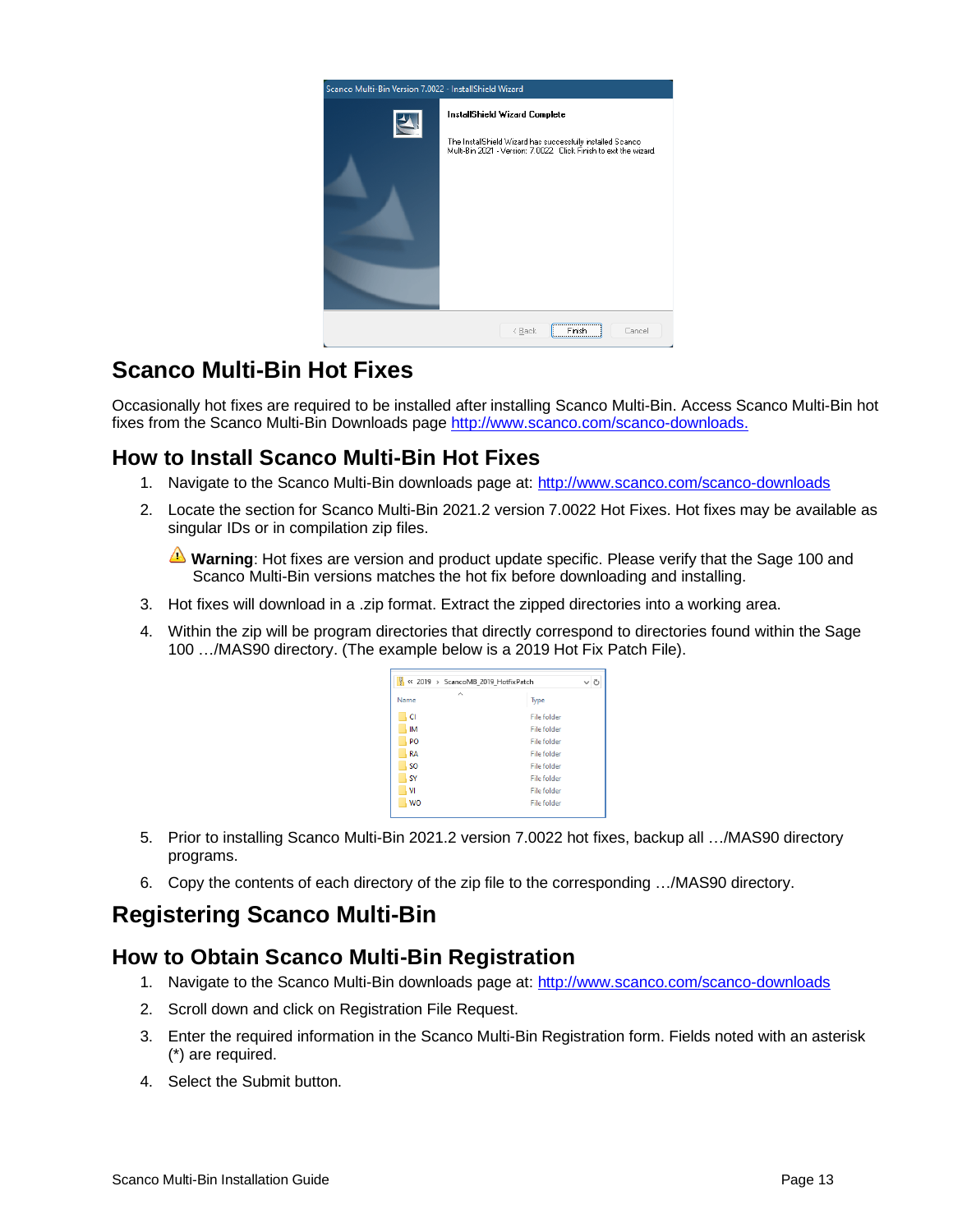**Note:** Please allow 3-5 business days for processing Scanco Multi-Bin registration requests. The Scanco Multi-Bin registration file is sent to the email specified in the Primary Contact Email field on the Scanco Multi-Bin Registration form. If Custom Modifications are found, registration files may be delayed and a Scanco Account Rep will be in contact.

### <span id="page-13-0"></span>**How to Activate Scanco Multi-Bin**

- 1. When requesting Scanco Multi-Bin keys, a text registration file with the format "SageSerialNumber-Version.txt" is provided.
- 2. Copy the text registration File to …/MAS90/\_Scanco.
- 3. Access Library Master Setup menu > Scanco Product Registration.
- 4. Select the Activate button.

| <b>Registered Customer Name</b> |                     | Scanco Software                            |                                             |                       |                |          |  |
|---------------------------------|---------------------|--------------------------------------------|---------------------------------------------|-----------------------|----------------|----------|--|
| Serial Number                   |                     | 1501928                                    |                                             |                       | Sage Version   | 7.00.2.0 |  |
| <b>Product Code</b>             | <b>Description</b>  |                                            |                                             | <b>Status</b>         | Version        |          |  |
| <b>MB</b>                       |                     |                                            | Scanco Whse Momt System Base bld: 3/17/2022 | Activated             | 70022          |          |  |
| MB-AINVTY                       |                     | Multi-bin Inventory Distribution           |                                             | Activated             |                |          |  |
| <b>MB-APKPUT</b>                |                     | Directed Picking and Putaway               |                                             | Activated             |                |          |  |
| <b>MB-BATCH</b>                 |                     | Select by Fill Rate and Wave Batch         |                                             | Activated             |                |          |  |
| MB-BM                           |                     | Multi-bin Inventory Bill of Matls          |                                             | Activated             |                |          |  |
| <b>MB-CATCH</b>                 | <b>Catch Weight</b> |                                            |                                             |                       |                |          |  |
| MB-EXP                          |                     | <b>Expire Date Lot Serial Traceability</b> |                                             | Activated             |                |          |  |
| <b>MB-FXPSTND</b>               |                     | Standard Costs Exp Lot Serial              |                                             |                       |                |          |  |
| MB-JOBOPS                       |                     | JobOps Integration                         |                                             | Activated             |                |          |  |
| Mode                            | Licensed            |                                            |                                             |                       |                |          |  |
| User Licenses                   | 10                  |                                            |                                             |                       |                |          |  |
| Date Installed                  | 2/10/2022           |                                            |                                             |                       |                |          |  |
| Date Licensed                   | 2/10/2022           |                                            | Upgrades                                    |                       |                |          |  |
|                                 |                     |                                            | Prepare Data                                | <b>Convert Report</b> | Old Data Purge |          |  |

5. Select OK in the following message.

| S Sage 100                        |  |
|-----------------------------------|--|
| New keys activated:               |  |
| ,,,,,,,,,,,,,,,,,,,,,,,,,,,,,<br> |  |

# <span id="page-13-1"></span>**Data Preparation and Conversion**

### <span id="page-13-2"></span>**Sage Data Conversion Utility**

After installing Scanco Multi-Bin, the Sage Data Conversion Utility must be conducted.

- In Scanco Multi-Bin new installations, the Sage Data Conversion Utility ensures that all Sage required updates, conversion, or product update changes are fully integrated. Users are *required* to complete the Sage Data Conversion Utility prior to accessing any module activities.
- In Scanco Multi-Bin upgrades, the Sage Data Conversion Utility ensures that all Sage data conversion activities are successfully completed. Users are *required* to complete the Sage Data Conversion Utility prior to accessing any module activities.

#### <span id="page-13-3"></span>**How To Run the Sage Data Conversion Utility**

- 1. Users must log out of the Sage 100 system prior to running the Sage Data Conversion Utility.
- 2. Navigate to Library Master Main menu > Company Maintenance.
- 3. Select a Company Code.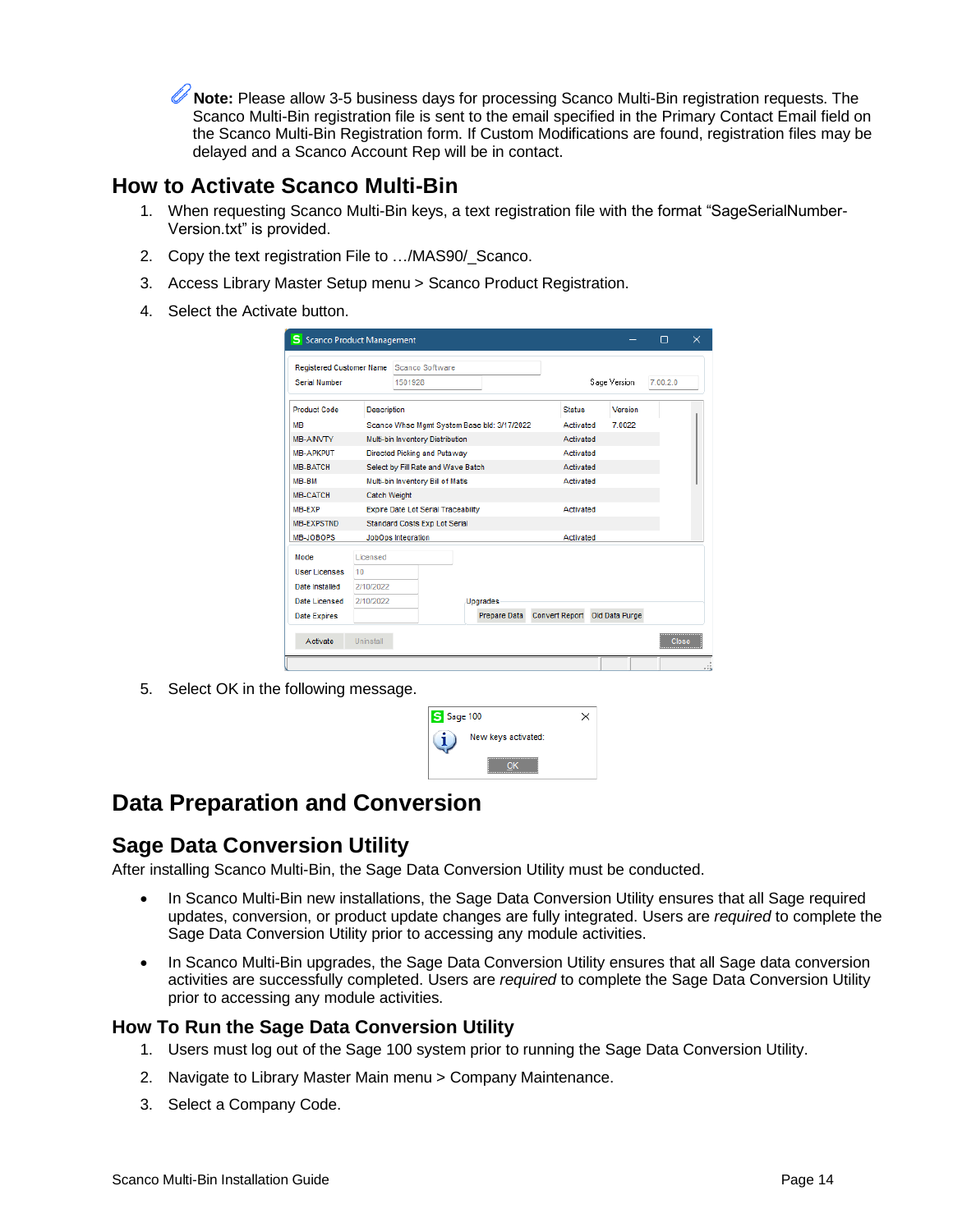|                                       | <b>XYZ</b><br><b>FLM 4 D M</b>                          | Convert.<br>Activate                                                                                                                  |
|---------------------------------------|---------------------------------------------------------|---------------------------------------------------------------------------------------------------------------------------------------|
| Company Name                          | XVZ Manufacturing Company                               | Copy.                                                                                                                                 |
| Company Type                          | Demo<br>٠                                               |                                                                                                                                       |
| 1. Main                               | 2. Additional 3. Preferences<br>4. Payment<br>5. E-mail | 6. Fax<br>7. Theme                                                                                                                    |
| Company Information                   |                                                         |                                                                                                                                       |
| Country                               | USA R. United States                                    |                                                                                                                                       |
| Address<br>ZIP/Postal Code<br>City    |                                                         | New installations display the<br>current version. Upgrades<br>display the previous version<br>prior to the upgrade.<br>State/Province |
| Telephone                             | Vitoric -                                               |                                                                                                                                       |
| Fax                                   |                                                         |                                                                                                                                       |
| E-mail Address                        |                                                         |                                                                                                                                       |
| URL Address                           |                                                         |                                                                                                                                       |
| <b>Activated Modules</b>              |                                                         |                                                                                                                                       |
| Module                                |                                                         | Data Level                                                                                                                            |
| Accounts Payable                      |                                                         | 7.00                                                                                                                                  |
| Accounts Receivable                   |                                                         | 7.00                                                                                                                                  |
| <b>Bill of Materials</b>              |                                                         | 7.00                                                                                                                                  |
| Common Information                    |                                                         | 7.00                                                                                                                                  |
| General Ledger                        |                                                         | 7.00                                                                                                                                  |
| <b>Inventory Management</b>           |                                                         | 7.00                                                                                                                                  |
|                                       |                                                         | 7.00                                                                                                                                  |
| <b>Material Requirements Planning</b> |                                                         |                                                                                                                                       |

- 4. Select the Convert button.
- 5. In the Convert Module Data Files Screen, review the warning and click Proceed.
- 6. Select OK when the conversion process is completed.

### <span id="page-14-0"></span>**Scanco Multi-Bin Prepare Data Utility**

After the Scanco Multi-Bin installation process and the Sage Data Conversion Utility are completed, the Scanco Multi-Bin Prepare Data Utility must be conducted. The Scanco Multi-Bin Prepare Data Utility is a multi-function utility that completes data file preparation for new installations of Scanco Multi-Bin and a data conversion for existing installations of Scanco Multi-Bin.

**Warning:** All users except for the Sage 100 admin user conducting the Scanco Multi-Bin Prepare Data Utility must log out of Sage 100 for the Scanco Multi-Bin Prepare Data Utility to function properly.

#### <span id="page-14-1"></span>**New Installations**

Prior to enabling Scanco Multi-Bin for any company, the Scanco Multi-Bin Prepare Data Utility must be run to prepare existing data files with new Scanco Multi-Bin Fields and newly create Scanco Multi-Bin Files where needed.

The Scanco Multi-Bin Prepare Data Utility process merges Scanco Multi-Bin files and fields into the Sage 100 data dictionary. This process ensures that all Sage 100 features that rely on the data dictionary, such as custom reporting, continue to function properly.

Warning: Sage 100 data dictionary definitions are system-wise. Therefore, the Scanco Multi-Bin Prepare Data Utility must be processed for **ALL** companies in the Sage 100 system, including companies that are not utilizing Scanco Multi-Bin.

**Note:** Running the Scanco Multi-Bin Prepare Data Utility for a company **WILL NOT** enable Multi-Bin in that company.

#### <span id="page-14-2"></span>**Upgrading**

When upgrading Sage 100 and Scanco Multi-Bin to a new version, the Scanco Multi-Bin Prepare Data Utility functions as a data conversion utility. The Scanco Multi-Bin Prepare Data Utility ensures that all new files and fields are properly set up and that data is converted from the prior version properly.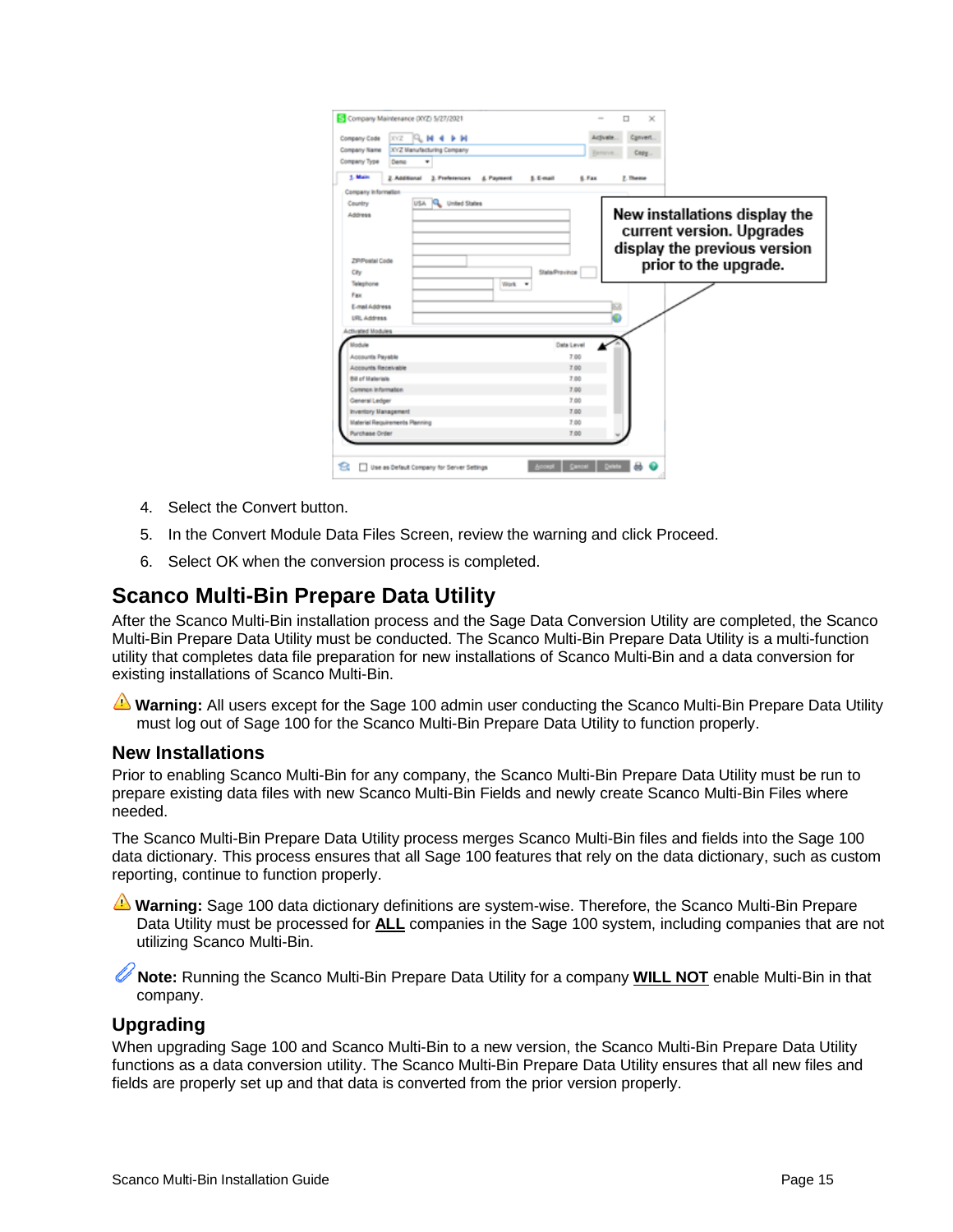**Warning**: Upgrades from Sage 100 version 2018 or earlier are also converting to the Scanco Multi-Bin restructured file naming convention. The Scanco Multi-Bin Prepare Data Utility creates the new data files (with the new naming convention), and copies data from the old data file structure to the new. After conducting the Scanco Multi-Bin Prepare Data Utility after upgrading from 2018 or older, all data *must* be reviewed and confirmed by the Sage partner and/or end user.

#### <span id="page-15-0"></span>**How To Run the Scanco Multi-Bin Prepare Data Utility**

- 1. All users except for the Sage 100 admin user conducting the Scanco Multi-Bin Prepare Data Utility must log out of Sage 100 for the Scanco Multi-Bin Prepare Data Utility to function properly.
- 2. Navigate to Library Master Setup menu > Scanco Product Registration.
- 3. In the Upgrades section, select the Prepare Data Button.

|                      |                                   | Registered Customer Name Scanco Software   |                                             |              |                       |                |          |  |
|----------------------|-----------------------------------|--------------------------------------------|---------------------------------------------|--------------|-----------------------|----------------|----------|--|
| Serial Number        |                                   | 1501928                                    |                                             |              |                       | Sage Version   | 7.00.2.0 |  |
| <b>Product Code</b>  | <b>Description</b>                |                                            |                                             |              | <b>Status</b>         | Version        |          |  |
| <b>MB</b>            |                                   |                                            | Scanco Whse Momt System Base bld: 3/17/2022 |              | Activated             | 70022          |          |  |
| <b>MB-AINVTY</b>     |                                   | Multi-bin Inventory Distribution           |                                             |              | Activated             |                |          |  |
| <b>MB-APKPUT</b>     |                                   | Directed Picking and Putaway               |                                             |              | Activated             |                |          |  |
| <b>MB-BATCH</b>      |                                   | Select by Fill Rate and Wave Batch         |                                             |              | Activated             |                |          |  |
| MB-BM                | Multi-bin Inventory Bill of Matls |                                            |                                             | Activated    |                       |                |          |  |
| <b>MB-CATCH</b>      | <b>Catch Weight</b>               |                                            |                                             |              |                       |                |          |  |
| MB-EXP               |                                   | <b>Expire Date Lot Serial Traceability</b> |                                             |              | Activated             |                |          |  |
| <b>MB-EXPSTND</b>    |                                   | Standard Costs Exp Lot Serial              |                                             |              |                       |                |          |  |
| MB-JOBOPS            |                                   | JobOps Integration                         |                                             |              | Activated             |                |          |  |
| Mode                 | Licensed                          |                                            |                                             |              |                       |                |          |  |
| <b>User Licenses</b> | 10                                |                                            |                                             |              |                       |                |          |  |
| Date Installed       | 2/10/2022                         |                                            |                                             |              |                       |                |          |  |
| Date Licensed        | 2/10/2022                         |                                            | <b>Upgrades</b>                             |              |                       |                |          |  |
|                      |                                   |                                            |                                             | Prepare Data | <b>Convert Report</b> | Old Data Purge |          |  |

4. Select One to run the Scanco Multi-Bin Prepare Data Utility for the current company. Select All to the run the Scanco Multi-Bin Prepare Data Utility for all companies. Select No to cancel the Scanco Multi-Bin Prepare Data Utility process.

| S Sage 100 |                                     |                                               |  |
|------------|-------------------------------------|-----------------------------------------------|--|
|            |                                     | Setup Data For This Company or All Companies: |  |
|            | One<br>---------------------------- |                                               |  |

5. A processing dialog appears to track the progress of the Scanco Multi-Bin Prepare Data Utility through each module, in each company. Several other Scanco Multi-Bin utilities run at the end of the Scanco Multi-Bin Prepare Data Utility.

| <b>Data Preparation</b> |  |                                     |  |  |
|-------------------------|--|-------------------------------------|--|--|
|                         |  | Processing Company ABC  Sales Order |  |  |
|                         |  |                                     |  |  |
|                         |  |                                     |  |  |

- **Warning:** The amount of time required to run the Scanco Multi-Bin Prepare Data Utility dependents on the size of the Sage 100 database and server performance. The Scanco Multi-Bin Prepare Data Utility may process as quickly as a few minutes to several hours. Prepare for downtime accordingly, as users must be out of the Sage 100 system for the duration of the Scanco Multi-Bin Prepare Data Utility.
- 6. When completed, the focus is returned to the Scanco Product Management window.
- 7. Select the Close button.

### <span id="page-15-1"></span>**Upgrading from Sage 100 Version 2018 or Older**

When upgrading from Sage 100 Version 2018 or older Scanco Multi-Bin files and fields must be converted to the new Scanco Multi-Bin restructured file naming convention. The Scanco Multi-Bin Prepare Data Utility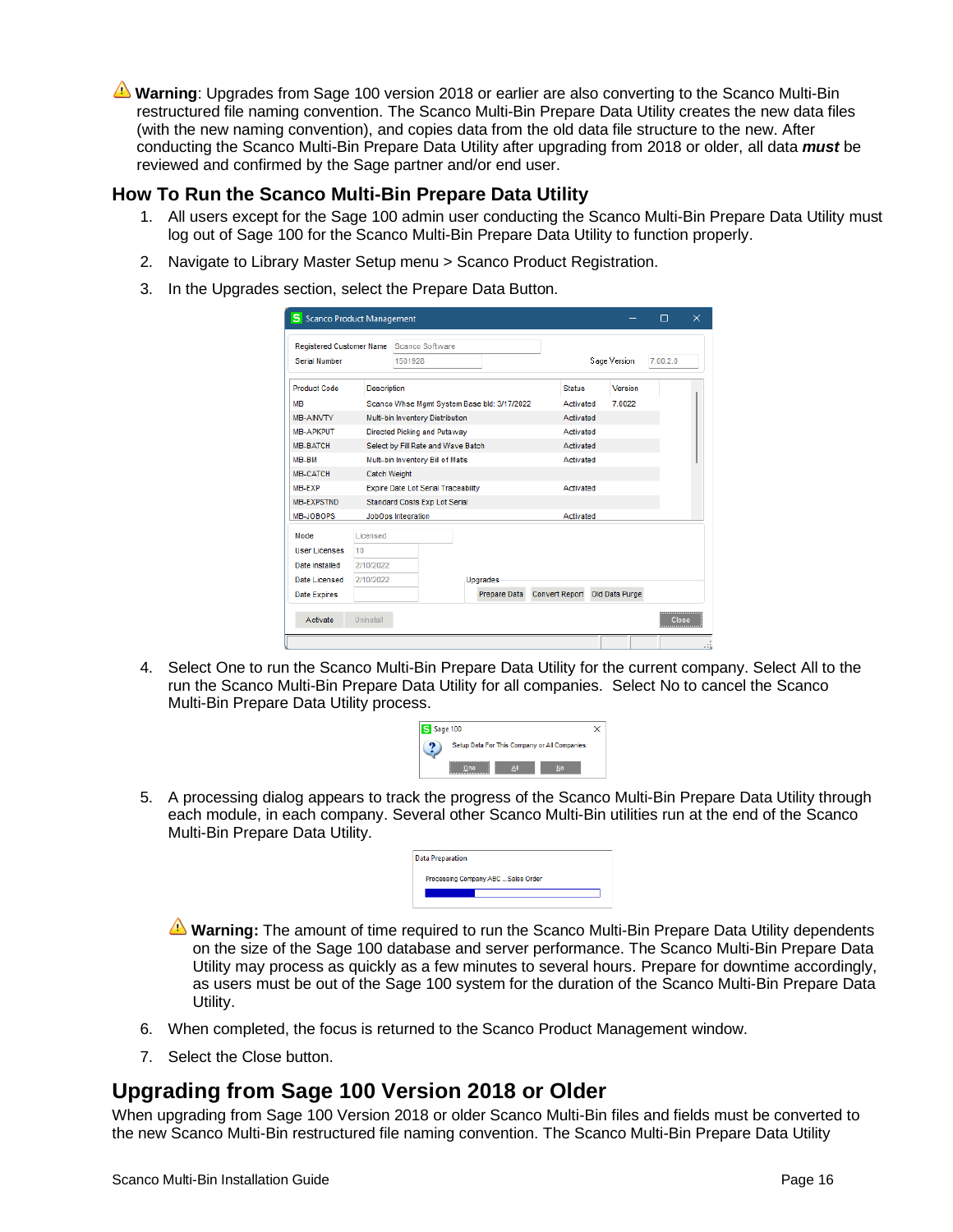creates the new data files with the new naming convention and copies data from the old data file structure to the new data file structure. After upgrading from 2018 or older and conducting the Scanco Multi-Bin Prepare Data Utility, all data must be reviewed and confirmed by the Sage partner and/or end user.

For version Scanco Multi-Bin 2018 and older, all Scanco Multi-Bin fields, data files and programs were assigned the Developer Code 404 (ACS Group). For example, Scanco Multi-Bin quantity on hand was tracked in file IM404 ItemLocationQuantity. In version 2019, the new format is named IM\_140MB\_ItemLocationQuantity.

The following steps must be conducted after running the Scanco Multi-Bin Prepare Data Utility when upgrading from version 2018 or older.

- 1. Run the Scanco Multi-Bin Prepare Data Utility.
- 2. The Sage partner and/or end user must review and confirmed all data.
- 3. Run and review the information on the Scanco Multi-Bin Conversion Report.
- 4. Run the Scanco Multi-Bin Old Data Purge process.
- 5. Update custom panels and reports to the current Sage version.

### <span id="page-16-0"></span>**Scanco Multi-Bin Conversion Report (Upgrading From 2018 and Older)**

The Scanco Multi-Bin Conversion Report provides detail information on the data files created and converted to the new naming convention and format. The Scanco Multi-Bin Conversion Report is provided for informational purposes only and is not a required step in the upgrade process.

#### <span id="page-16-1"></span>**How to Run the Scanco Multi-Bin Conversion Report**

- 1. After running the Scanco Multi-Bin Prepare Data Utility, navigate to Library Master Setup menu > Scanco Product Registration.
- 2. In the Upgrades section, click the Convert Report button.

| <b>Registered Customer Name</b>               |                                    | Scanco Software                             |  |                 |  |              |       |                               |          |  |
|-----------------------------------------------|------------------------------------|---------------------------------------------|--|-----------------|--|--------------|-------|-------------------------------|----------|--|
| Serial Number                                 |                                    | 1501928                                     |  |                 |  | Sage Version |       |                               | 7.00.2.0 |  |
| Product Code                                  | <b>Description</b>                 |                                             |  |                 |  | Status       |       | Version                       |          |  |
| MВ                                            |                                    | Scanco Whse Momt System Base bld: 3/17/2022 |  |                 |  | Activated    | 70022 |                               |          |  |
| MB-AINVTY<br>Multi-bin Inventory Distribution |                                    |                                             |  | Activated       |  |              |       |                               |          |  |
| MB-APKPUT                                     | Directed Picking and Putaway       |                                             |  |                 |  | Activated    |       |                               |          |  |
| <b>MB-BATCH</b>                               | Select by Fill Rate and Wave Batch |                                             |  |                 |  | Activated    |       |                               |          |  |
| MB-BM                                         | Multi-bin Inventory Bill of Matls  |                                             |  |                 |  | Activated    |       |                               |          |  |
| MB-CATCH                                      | <b>Catch Weight</b>                |                                             |  |                 |  |              |       |                               |          |  |
| MB-EXP                                        |                                    | <b>Expire Date Lot Serial Traceability</b>  |  |                 |  | Activated    |       |                               |          |  |
| <b>MB-EXPSTND</b>                             |                                    | <b>Standard Costs Exp Lot Serial</b>        |  |                 |  |              |       |                               |          |  |
| MB-JOBOPS                                     |                                    | JobOps Integration                          |  |                 |  | Activated    |       |                               |          |  |
| Mode                                          | Licensed                           |                                             |  |                 |  |              |       |                               |          |  |
| User Licenses                                 | 10                                 |                                             |  |                 |  |              |       |                               |          |  |
| Date Installed                                | 2/10/2022                          |                                             |  |                 |  |              |       |                               |          |  |
| Date Licensed                                 | 2/10/2022                          |                                             |  | <b>Uparades</b> |  |              |       |                               |          |  |
| <b>Date Expires</b>                           |                                    |                                             |  | Prepare Data    |  |              |       | Convert Report Old Data Purge |          |  |

3. From the Scanco Multi-Bin Conversion Report task window, select the Print Last Conversion check box and the Print All Companies radio button.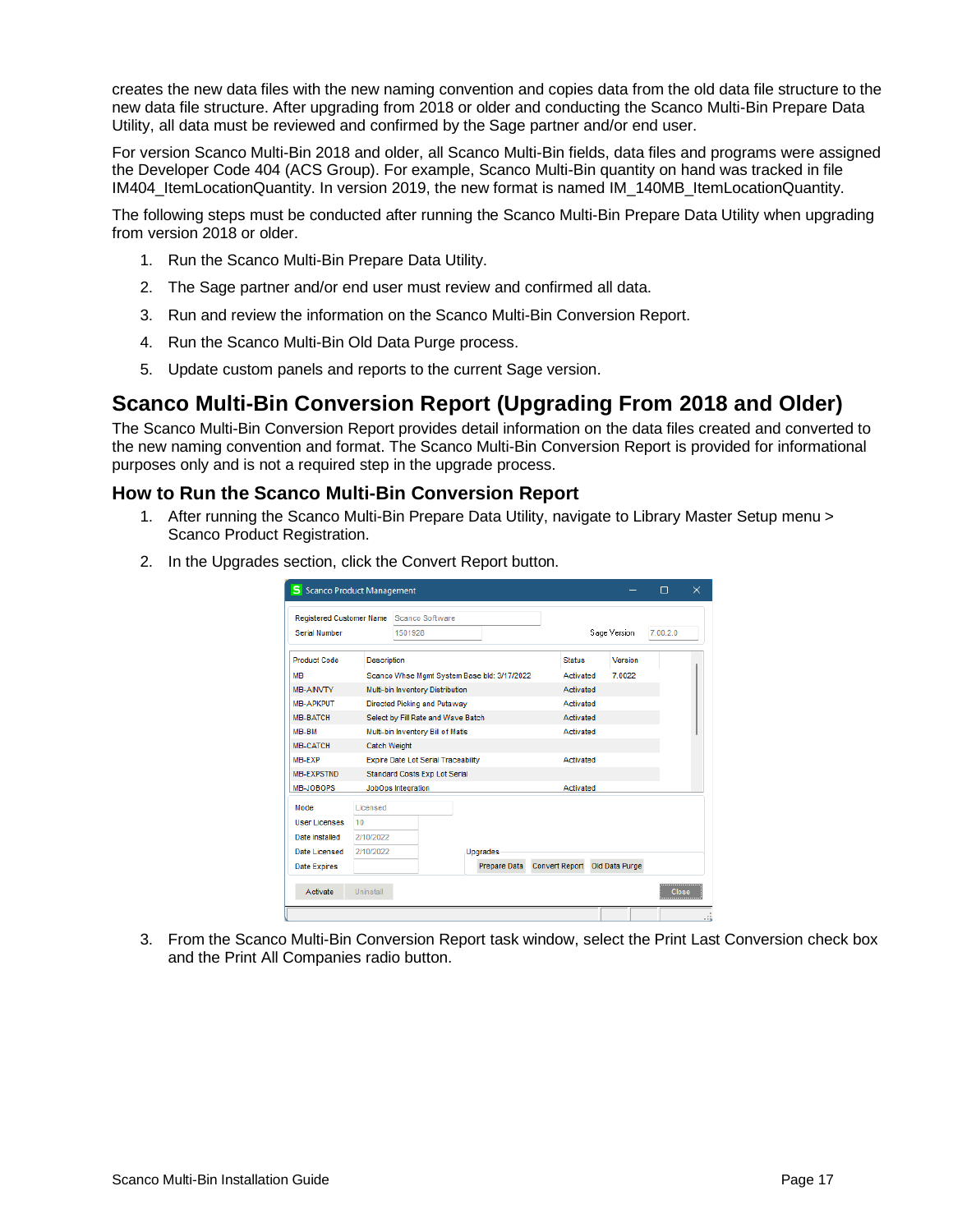| Report Setting                                    | <b>STANDARD</b>                                      | ų,                           |   |          |                  | Spre - |
|---------------------------------------------------|------------------------------------------------------|------------------------------|---|----------|------------------|--------|
| Description                                       | Multi-bin Conversion Report                          |                              |   |          |                  |        |
| Setting Options                                   |                                                      |                              |   |          |                  |        |
| Type                                              | Public                                               | <b>Print Report Settings</b> | □ |          | Number of Copies | $\Box$ |
| <b>Default Report</b>                             | ⊠                                                    | Three Hole Punch             |   | Collated |                  |        |
| Print Last Conversion [7]                         |                                                      |                              |   |          |                  |        |
|                                                   |                                                      |                              |   |          |                  |        |
|                                                   |                                                      |                              |   |          |                  |        |
| Ostions<br>Print all Files<br>Print all Companies | <b>Print Exceptions</b><br><b>Print this Company</b> |                              |   |          |                  |        |

**Note:** Additional Report Options are available. Users may be instructed to run the report to troubleshoot conversion issues by Scanco Support.

4. Select the Print or Preview button.

### <span id="page-17-0"></span>**Scanco Multi-Bin Old Data Purge (Upgrading From 2018 and Older)**

When upgrading from version 2018 or older, after running the Scanco Multi-Bin Prepare Data Utility and confirming all data and reviewing the information on the Scanco Multi-Bin Conversion Report, the Scanco Multi-Bin Old Data Purge process must be conducted. The Scanco Multi-Bin Old Data Purge removes

- All Developer Code 404 (ACS Group) data files and fields.
- All Developer Code 404 (ACS Group) Programs
- All Menu References to 404 Programs.

**Warning:** The Scanco Multi-Bin Prepare Data Utility creates and populates the new 140 MB data files and fields. The Scanco Multi-Bin Old Data Purge removes the old 404 data files and fields. Any Custom Crystal Reports referencing 404 data files and fields must be manually updated by the Sage Partner or end user. A conversion utility to automate this process is not available.

#### <span id="page-17-1"></span>**How to Run the Scanco Multi-Bin Old Data Purge**

- 1. After running the Scanco Multi-Bin Prepare Data Utility, confirming all data, and reviewing the information on the Scanco Multi-Bin Conversion Report, navigate to Library Master Setup menu > Scanco Product Registration.
- 2. In the Upgrades section, select the Old Data Purge button.

| Registered Customer Name Scanco Software |                                             |                                            |  |                 |                       |              |                |  |  |
|------------------------------------------|---------------------------------------------|--------------------------------------------|--|-----------------|-----------------------|--------------|----------------|--|--|
| <b>Serial Number</b>                     |                                             | 1501928                                    |  |                 |                       | Sage Version |                |  |  |
| <b>Product Code</b>                      | <b>Description</b>                          |                                            |  |                 | <b>Status</b>         |              | Version        |  |  |
| MВ                                       | Scanco Whse Mgmt System Base bld: 3/17/2022 |                                            |  | Activated       |                       | 7.0022       |                |  |  |
| <b>MB-AINVTY</b>                         | Multi-bin Inventory Distribution            |                                            |  |                 | Activated             |              |                |  |  |
| <b>MB-APKPUT</b>                         | <b>Directed Picking and Putaway</b>         |                                            |  |                 | Activated             |              |                |  |  |
| <b>MB-BATCH</b>                          | Select by Fill Rate and Wave Batch          |                                            |  |                 | Activated             |              |                |  |  |
| MB-BM                                    | Multi-bin Inventory Bill of Matls           |                                            |  |                 | Activated             |              |                |  |  |
| <b>MB-CATCH</b>                          | <b>Catch Weight</b>                         |                                            |  |                 |                       |              |                |  |  |
| MB-EXP                                   |                                             | <b>Expire Date Lot Serial Traceability</b> |  |                 | Activated             |              |                |  |  |
| <b>MB-EXPSTND</b>                        |                                             | <b>Standard Costs Exp Lot Serial</b>       |  |                 |                       |              |                |  |  |
| MB-JOBOPS                                |                                             | JobOps Integration                         |  |                 | Activated             |              |                |  |  |
| Mode                                     | Licensed                                    |                                            |  |                 |                       |              |                |  |  |
| <b>User Licenses</b>                     | 10                                          |                                            |  |                 |                       |              |                |  |  |
| Date Installed                           | 2/10/2022                                   |                                            |  |                 |                       |              |                |  |  |
| <b>Date Licensed</b>                     | 2/10/2022                                   |                                            |  | <b>Upgrades</b> |                       |              |                |  |  |
| <b>Date Expires</b>                      |                                             |                                            |  | Prepare Data    | <b>Convert Report</b> |              | Old Data Purge |  |  |